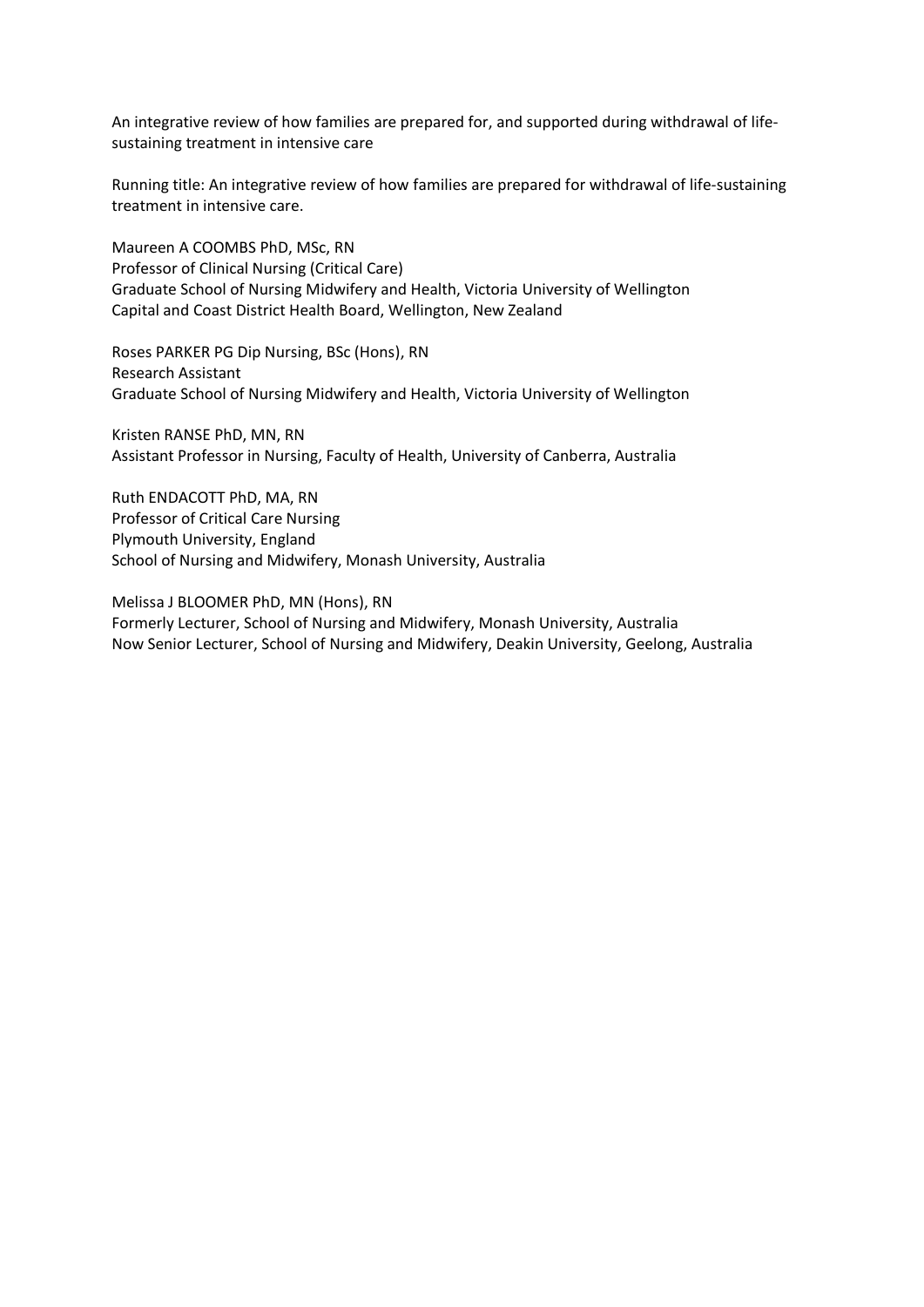# **Abstract**

Aim. To conduct an integrative review on how nurses prepare families for, and support families during withdrawal of life-sustaining treatments in intensive care.

Background. End-of-life care is widely acknowledged as integral to the practice of intensive care. However, little is known about what happens after the decision to withdraw life-sustaining treatments has been made, and how families are prepared for death and the dying process. Design. Integrative literature review.

Data sources. MEDLINE, CINAHL Plus, PsychINFO, PUBMED, Scopus, EMBASE and Web of Knowledge were searched for papers published between 2000 and May 2015.

Review methods. A five stage review process, informed by Whittemore and Knafl's methodology, was conducted. All papers were reviewed and quality assessment performed. Data were extracted, organised, and analysed. Convergent qualitative thematic synthesis was used.

Results. From an identified 479 papers, 24 papers were included in this review with a range of research approaches: qualitative (n=15); quantitative (n=4); mixed methods (n=2); case study (n=2); and discourse analysis (n=1). Thematic analysis revealed the nurses: equipped families for end of life through information provision and communication; managed the withdrawal of life-sustaining treatments to meet family need; and continued care to build memories.

Conclusion. Greater understanding is needed of the language that can be used with families to describe death and dying in intensive care. Clearer conceptualisation of the relationship between the medically focussed withdrawal of life-sustaining treatments and patient/family centred end-oflife care is required making the nursing contribution at this time more visible.

Keywords: integrative review, intensive care, end of life, treatment withdrawal, families, nursing role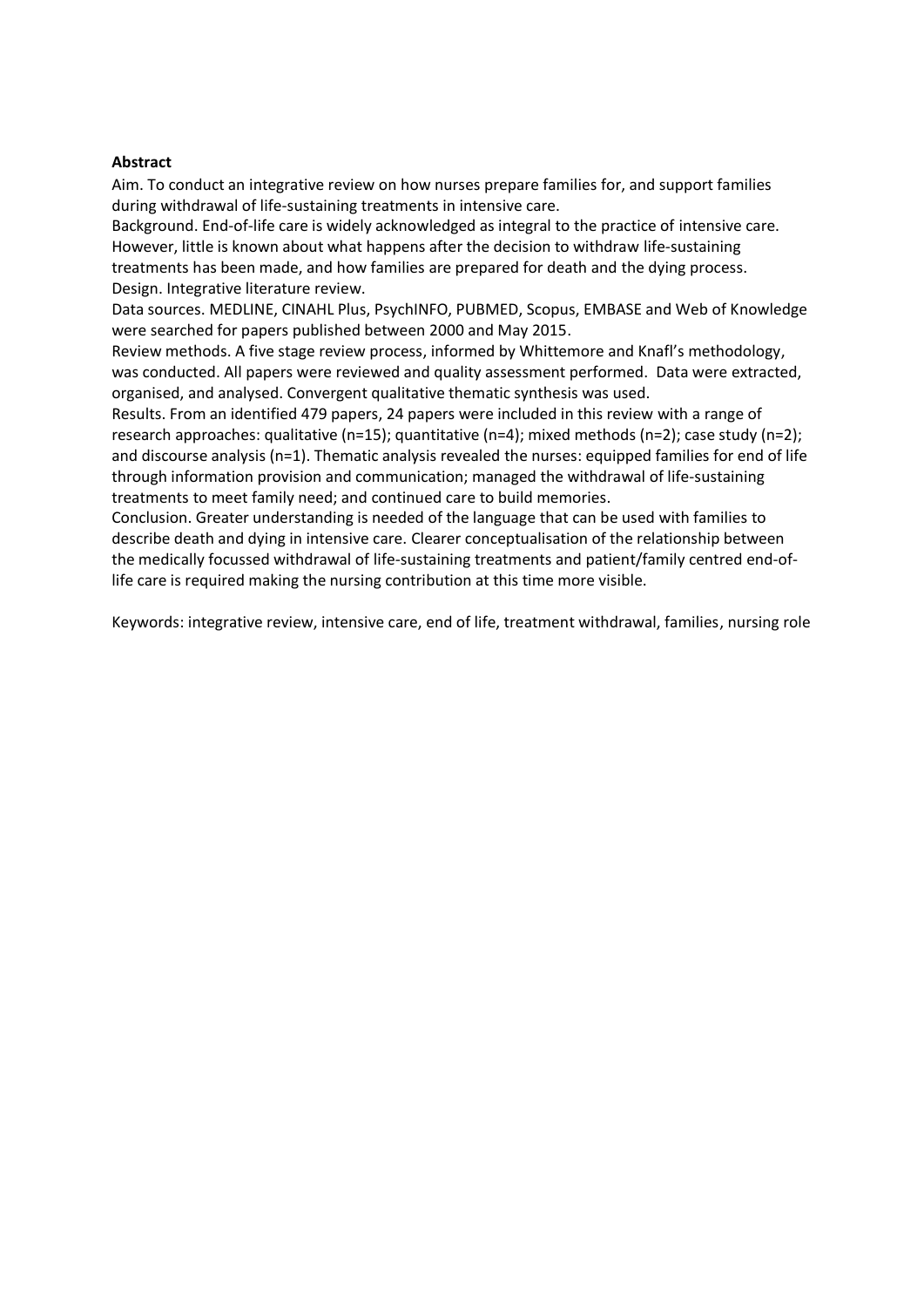# **Summary statement**

# - **Why is this research or review needed?**

- o The quality of decision making and care delivery at end of life can impact on health outcomes of bereaved families in intensive care
- $\circ$  Much is known about the preparation of families when discussing the transition from active treatment to end-of-life care
- o Little is currently known about how families are prepared for, and supported during treatment withdrawal of life-sustaining treatments in the intensive care unit
- **What are the key findings?**
	- o Families are prepared for the withdrawal of life-sustaining treatment through communication of selected information; active planning and management of the withdrawal of life-sustaining treatments process to meet family need, and continued care of the patient to enable positive memories to be built.
	- $\circ$  Information is shared with families as a result of an assessment about what families know and understand about treatment withdrawal; the selection of relevant information; and the communication of this in a clear and considerate manner
	- o The withdrawal of life-sustaining treatments is a complex process that involves the technical process of removal of treatments, the timing and specific order of events and nursing actions of continued care are informed by a nursing assessment of family need.
- **How should the findings be used to influence policy/practice/research/education?**
	- o The proposed model provides a framework to guide education and professional development for nurses in treatment withdrawal of life-sustaining treatments in intensive care
	- o In describing the important contribution that nurses make at the beside when preparing family members for, and supporting families during withdrawal of lifesustaining treatments in intensive care, the care at end-of-life care has been profiled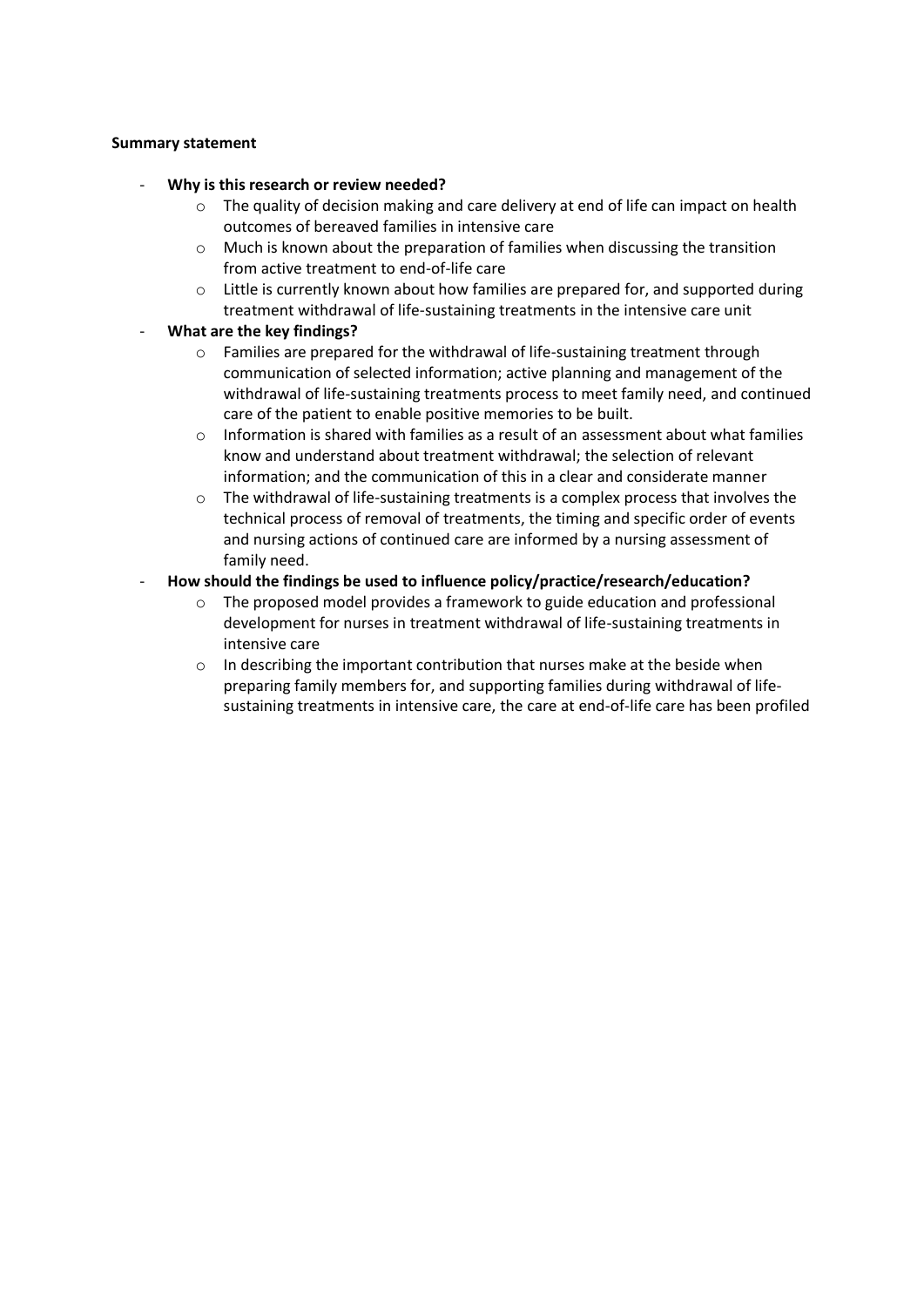### **Introduction**

A substantial number of patients who die in hospital, will die in intensive care (Angus et al., 2004) with the majority dying as a result of withdrawal of life-sustaining treatments (Bloomer et al., 2010; Lesieur et al., 2015). This area of practice has received increasing international attention with research programmes to understand the impact of end-of-life care on patient and family outcomes now well-established in North America, Australasia and Europe. Whilst research has focused on the decision making processes, communication and information required at the point of transition from active intervention to palliation, other areas of end-of-life care have been poorly explored. One such aspect is support given to families in preparation for, and during the process of withdrawing lifesustaining treatment. This is an important omission as care given to families at this time is often shaped by the nurse at the bedside (Long-Sutehall et al., 2011). To inform understanding in this area, an integrative review was undertaken. This paper reports on the findings.

# **Background**

End of life in intensive care provides distinct challenges to families in international intensive care units (Bloomer et al., 2013, Halel et al., 2013, Arbour and Wiegand, 2014). The transition from active treatment to palliation can be rapid (Hoel et al., 2014) requiring re-adjustment and new understanding for all involved. . Furthermore, the withdrawal of life-sustaining treatments prior to death usually results in a dying process that is not natural, but i planned and staged (Harvey, 1997) by the deliberate reduction and eventual removal of treatments such as advanced ventilation, and cardiovascular therapies (Psirides and Sturland, 2009). Removal of these may result in immediate deterioration and rapid death (Wunsch et al., 2005). Families may not be prepared for the death of their family member in such a manner, and in such a setting.

A strong evidence base already exists to guide some aspects of end-of-life practice (Hinkle et al., 2015).The importance of communication with families at the transition from active treatment to end-of-life care and treatment withdrawal has been demonstrated (Scheunemann et al., 2011) and , if not well managed, negative outcomes may result (Azoulay et al., 2005; Davidson, 2009). Once the decision to withdraw treatment has been made, the processes of care, the 'how and when' treatments are withdrawn, and the nature of the support given to the family to prepare for this, is mainly orchestrated by the bedside nurse (Long-Sutehall et al., 2011).

It is widely agreed that outcomes for bereaved families are improved by clear, honest communication and support at this time (Lautrette et al., 2007, Hinkle et al., 2015). It seems logical to suggest that communication and preparation of families for the withdrawal of life-sustaining treatment and subsequent death of their family member may also have some benefit on bereaved family outcomes. This has been less well explored and further guidance is required to inform this area of practice.

For the purposes of this review, the terms 'intensive care' and 'critical care' are used synonymously and the term 'family' is used to encompass 'family, next of kin, significant others and friends'. Treatment withdrawal or withdrawal of treatment is defined as the reduction and cessation of lifesustaining treatments in the intensive care setting.

### THE REVIEW

### **Aim**

The question guiding this review was: What is the qualitative and quantitative evidence for how families are prepared for, and supported during withdrawal of life-sustaining treatment in intensive care?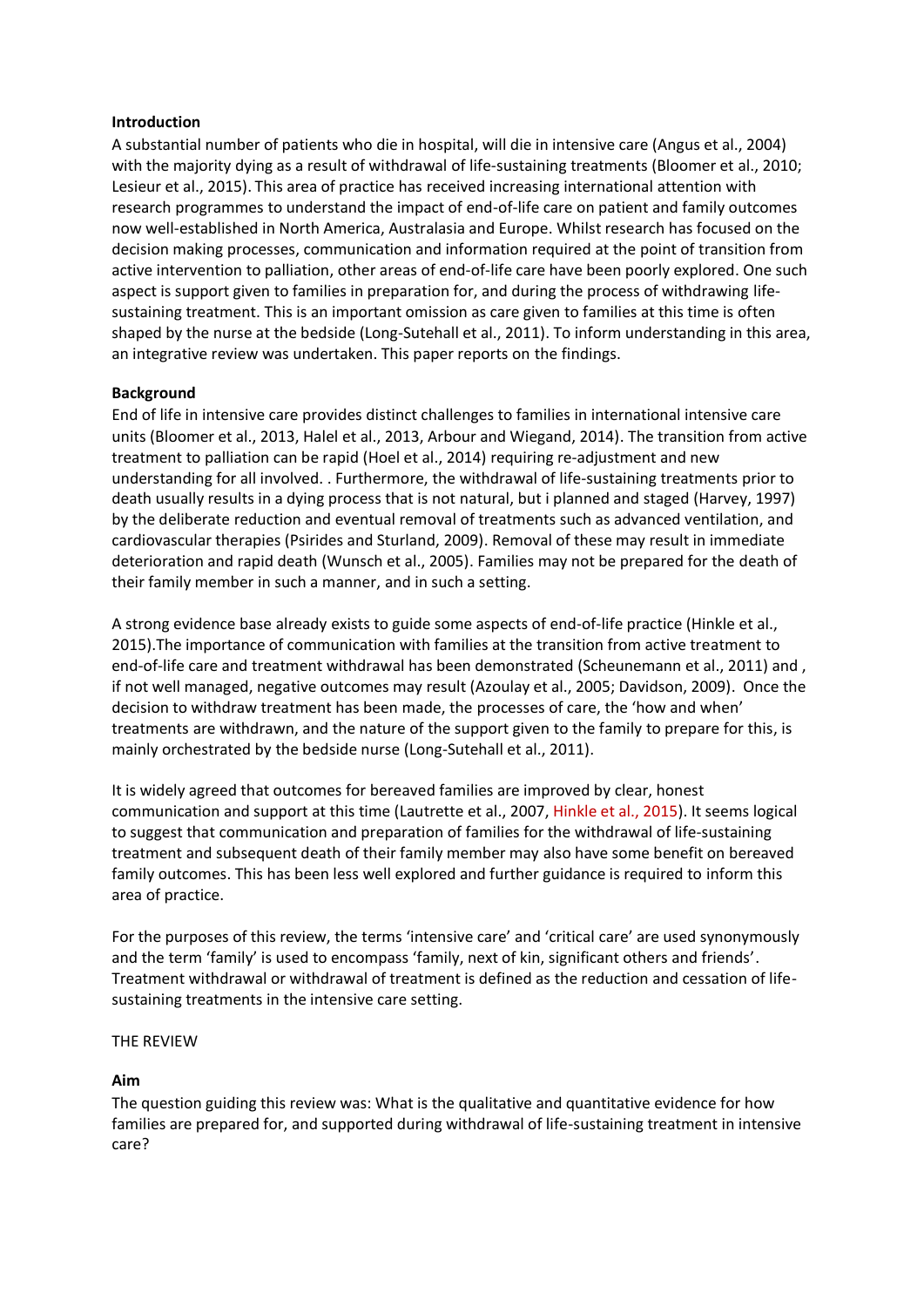# **Design**

A structured integrative review was conducted of theoretical, empirical and grey literature, based on Whittemore and Knafl's methodology (Whittemore and Knafl, 2005). This enabled empirical work using a broad range of methodologies to be reviewed. Data was extracted and evaluated using a standardised data collection sheet informed by Caldwell et al.'s framework (Caldwell et al., 2011). This framework allows researchers to consider qualitative and quantitative work simultaneously whilst acknowledging differences in the quality measures required. The outcome of this quality analysis is a list of methodological strengths and weaknesses of each study.

# **Search methods**

A broad search strategy was employed across the life span (neonates to adults) and intensive care specialities. Two discrete searches (Table 1) were employed using common Boolean operators.

# Table 1: Search strategy

Inclusion and exclusion criteria were developed and agreed (Table 2). Systematic review papers were not included in this review, although reference lists were reviewed for relevant primary research studies. MEDLINE, CINAHL Plus, PsychINFO, PubMed, Scopus, EMBASE and Web of Knowledge databases were searched.

Table 2: Inclusion and exclusion criteria

# **Search outcome**

A five stage screening process was undertaken: removal of duplicates, screening of title, abstract review, full paper review, and reference tracking on the final selected papers. From the original 479 papers, 24 were included in this review (Figure 1). Results from all database searches were exported into Zotero.

Figure 1: PRISMA flow diagram

# **Quality appraisal**

An assessment of quality was conducted using a framework developed by Caldwell et al. (2011) and used by others (e.g. Stelfox et al, 2013). This framework assists in the quality assessment of the papers based on methodological strengths and weaknesses of the studies. The framework uses generic questions, for example on ethical practice in the study, and specific criteria for review of qualitative and quantitative studies. This enables comparison of papers to occur whilst acknowledging different theoretical and paradigmatic positions. Use of this framework addressed a recognised challenge of conducting quality appraisals in integrative reviews (Whittemore and Knafl, 2005). All final papers were read by two researchers (MC and RP), and agreement reached on the quality assessment. Evidence tables were used to provide summary of the studies and quality appraisal.

# **Data abstraction**

All duplicate records were removed and two researchers reviewed the first ten titles of papers identified (MC and RP) to ensure selection and data extraction processes were robust. One researcher (RP) undertook review at each stage of title, abstract and full paper with a second researcher (MC) reviewing all excluded titles, one in ten included abstracts, one in five excluded abstracts and every paper excluded after full review as a quality check. Reference lists of all included papers were also reviewed. f The final list of included papers was reviewed against the inclusion criteria by the full research team (KR, RE, MB).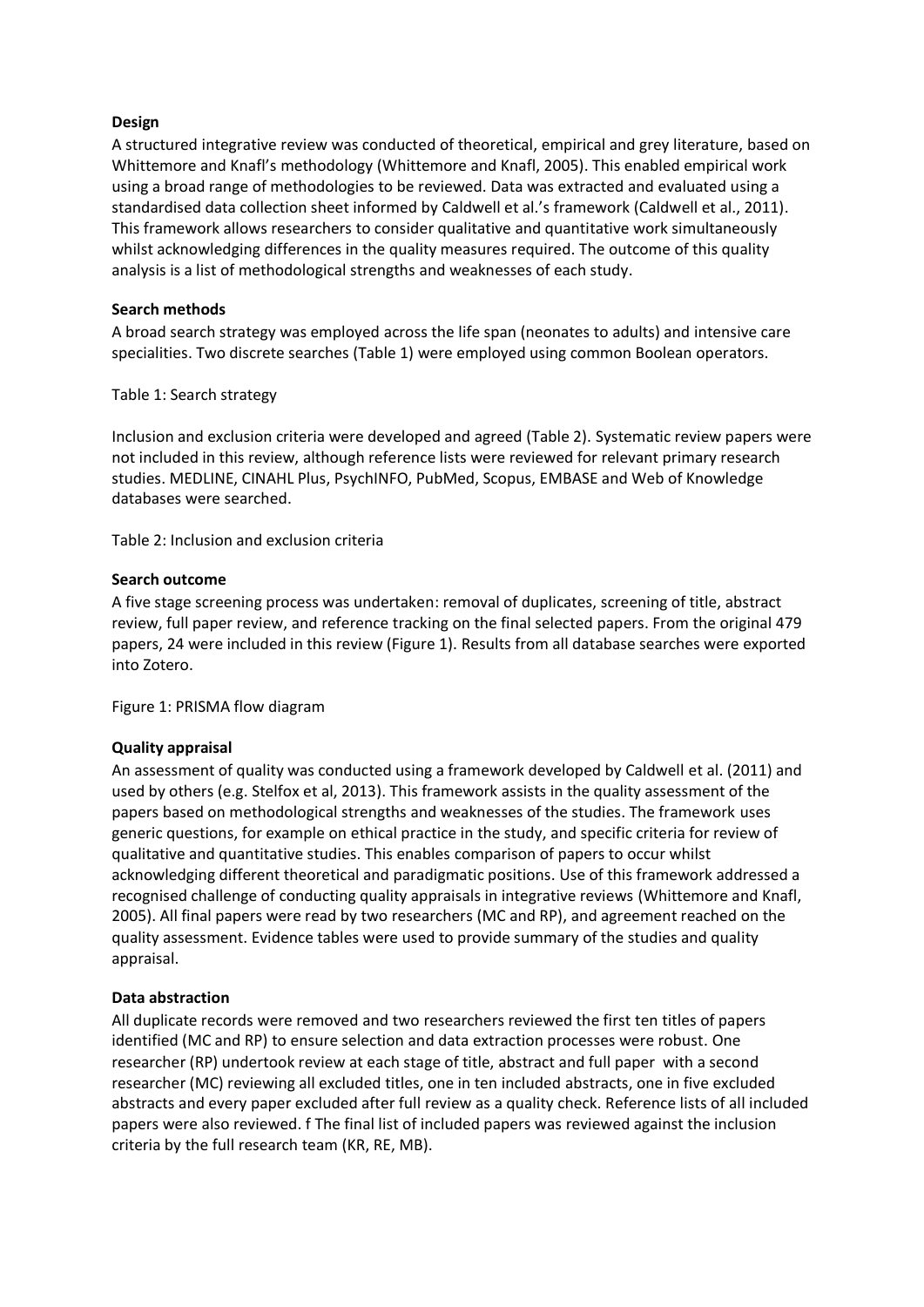# **Data analysis and synthesis**

All included papers were read line by line. A convergent thematic synthesis (Pluye and Hong, 2014) was undertaken where findings and results from all studies (qualitative, quantitative and mixed methods) were brought together as themes. Patterns and relationships relevant to the review were identified using an iterative process. Two researchers (MC and RP) discussed similarities and differences in the data with initial codes arising from this. These codes were then grouped into subthemes and themes, based on connections and variations in the data. Themes were compared and contrasted to ensure logical and rigorous description of patterns were determined. The list of themes and sub-themes along with brief descriptions of each was sent to the research team for verification of accuracy and relevancy. The outcome of the synthesis was presented as a model (see Figure 2).

# **Results**

From an identified 479 papers, 24 papers were included in this review (Table 3). A range of research approaches were used: qualitative (n=15); quantitative (n=4); mixed methods (n=2); case study (n=2); and discourse analysis (n=1). Most studies focussed on withdrawal of life-sustaining treatments as a part of an exploration of end-of-life care. With regards to methodological quality, there was limited use of theoretical frameworks and whilst rationale for studies was clearly given, the hypotheses informing quantitative papers were not always supplied. Detail of methods were well attended to, although detail about study rigour was less clear, for example, two qualitative papers reported on data saturation. Clinical implications were well developed (See supplementary information: Table 1).

Table 3: Papers included in the review.

From the analysis, three themes were developed that described how nurses prepare and support families during withdrawal of life-sustaining treatment in intensive care through: equipping families for end of life through information and communication; managing the withdrawal of life-sustaining treatments; and continuing to care (Figure 2).

# **EQUIPPING FAMILIES FOR END OF LIFE THROUGH INFORMATION AND COMMUNICATION**

The need for nurses to prepare families through use of information for withdrawal of life-sustaining treatment, and for the imminent death of their family member was identified as paramount in many of the papers. Only two papers (McMillen, 2008: Psirides and Sturland, 2009) did not discuss information and communication. The use of information and communication began with nurses assessing families' information needs. This led to the selection of pertinent information and finally to the delivery of this information in a selected way appropriate for the family.

# *Assessment of families' information needs*

Many papers (n=15) discussed how nurses assessed family understanding of the processes of treatment withdrawal. This information was used to inform areas of teaching provided by nurses to family members for example, regarding weaning of ventilation and vasoactive drugs (Arbour and Wiegand, 2014), and to tailoring of the withdrawal of life-sustaining process (Pattison et al., 2013). Nurses had developed skills to assess and address the knowledge needs of families (Long-Sutehall et al., 2011). This included nurses asking questions to assess whether an accurate and realistic understanding was held; results of which then directed further information giving or prompted further actions e.g. discussion with medical staff, support from pastoral care. Recognising that each family was unique acknowledged that there was no 'one size fits all' method during end-of-life care (Heland, 2006).

# *Selecting information*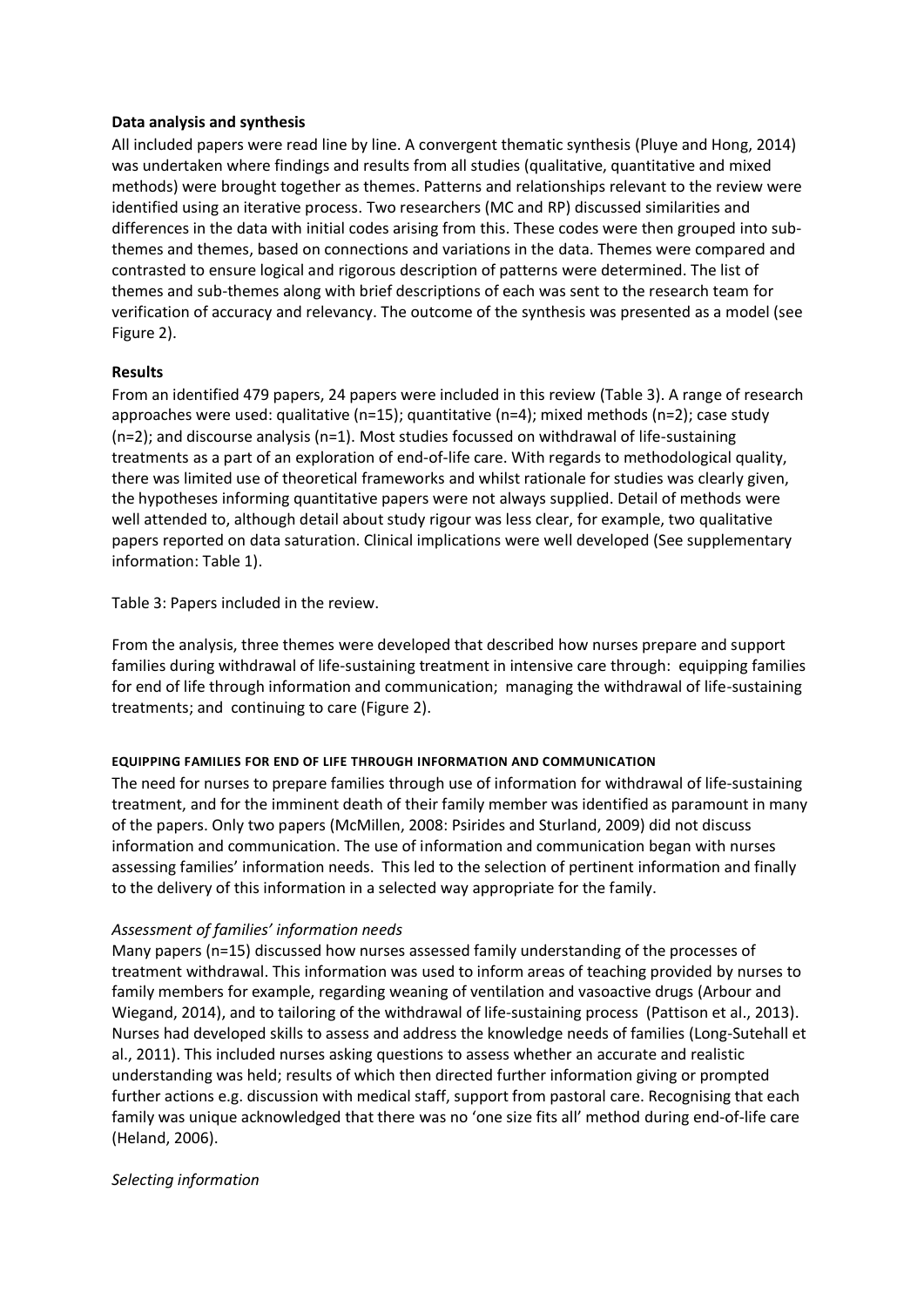The type of information nurses offered prior to, and during the treatment withdrawal process was discussed in 21 of the 24 papers. The type of information was informed by the assessment of family need and understanding. Information discussed with families often included: physical changes during the withdrawal of treatment explaining equipment alarms or procedures, such as the removal of an endotracheal tube; or offering information which encouraged interaction with the patient.

There was a strong focus on information about physical changes during treatment withdrawal. In one study, ICU nurses identified 43 descriptors relating to preparing families for withdrawal of mechanical ventilation, 67.5% of which were physical changes (Kirchhoff et al., 2003). Changes frequently mentioned by nurses included colour changes (Kirchhoff et al., 2003, 2008; Epstein, 2008, 2010), and breathing changes (McHaffie et al., 2001; Kirchhoff et al., 2003, 2008; Rocker et al., 2005; Kompanje, 2006; Epstein, 2008, 2010; Yeager et al., 2010). From nurses' perspectives, the difficulty of providing families with accurate information on the likely timeframe between treatment withdrawal and death was highlighted (McHaffie et al., 2001; Epstein, 2003, 2010; Kirchhoff et al., 2003, 2008; Wiegand, 2006).

Understanding how life-sustaining treatments were withdrawn was key to family satisfaction with care (Keenan et al., 2000). Nurses used different strategies to help families, for example, using medical records (Abib El Halal et al., 2013) and talking about how vasoactive medications work and what happens when these are withdrawn (Arbour and Wiegand, 2014). Nurses identified that taking time to explain life-sustaining treatment withdrawal was key (Ranse et al., 2012) with family members being appreciative of this (Pattison et al., 2013). Families spoke of the distress when events happened for which they were unprepared (Rocker et al., 2005; Wiegand, 2006), including changes to monitors and removal of invasive tubes (Kirchhoff et al., 2008).

Nurses also selected information that helped families understand the interaction that they could hold with their critically ill family member. In one study, 42% of nurses said they would provide information encouraging families to talk to their family member (Kirchhoff et al., 2003). Other areas included helping families to understand that stroking the patients' hair (Heland, 2006), being in bed with the patient (Pattison et al., 2013) or participating in providing comfort measures to the patient (Yeager et al., 2010) were possible. In one study that included patients who had been close to death but had survived (Pattison et al., 2013), participants reported that having family present was important in what they thought were their final moments.

# *Delivery of clear and considerate information*

Consideration of how information was delivered was also important. Thirteen studies emphasised that the way in which information was delivered to families was key to optimise family comprehension. Communication was identified by nurses as an essential skill (Zomorodi and Lynn, 2010). Nurses were seen as 'translators' for technical language used by others (Bloomer et al., 2013) and ensuring that they avoided use of jargon and technical terms which could further limit family understanding (Abib El Halal et al., 2013). Nurses perceived relationship building key to the successful communication of information (Epstein, 2008) and intensive care nurses worked to ensure delivery of information was compassionate and respectful (Arbour and Wiegand, 2014).

Figure 2: How families are prepared for withdrawal of life-sustaining treatments in intensive care

# **MANAGING THE WITHDRAWAL OF LIFE-SUSTAINING TREATMENTS**

Nurses managed the complex process of withdrawal of life-sustaining treatments to attend to patient and family needs. This was undertaken through attention to: how individual treatments were withdrawn; how the withdrawal of treatments was commenced (timing); and how symptoms resultant from treatment withdrawal and the dying process were managed. Eleven out of the 24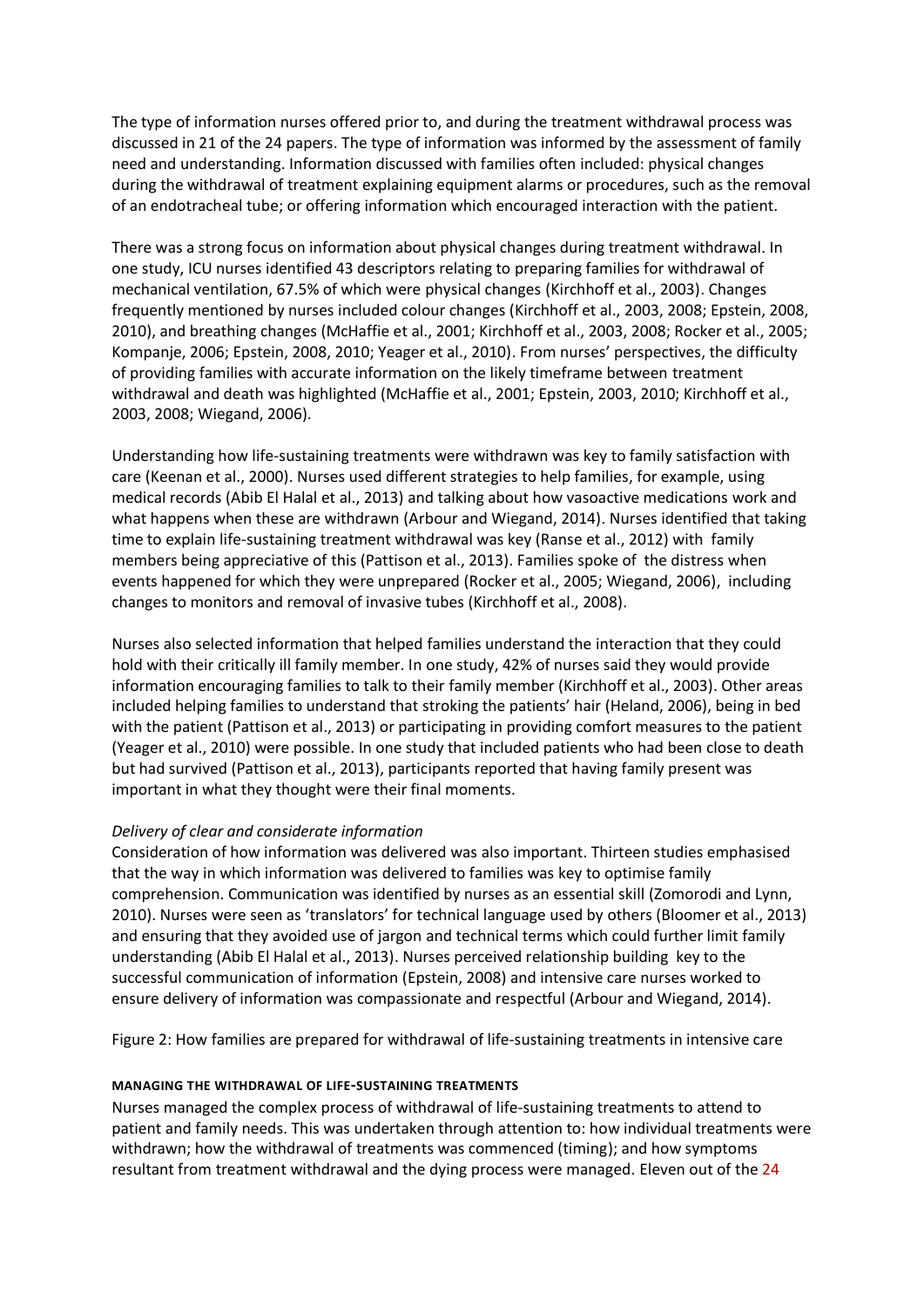papers contributed to two or more of the sub-themes. Only three papers (Epstein, 2008; McHaffie et al., 2001; Peden-McAlpine et al., 2015) did not present any data relevant to this particular theme.

### *Withdrawal of treatments*

Nursing interventions to tailor withdrawal of treatment to meet needs of families were described in 11 studies. Nurses described how the withdrawal of treatments was choreographed to mimic gradual decline, often associated with natural death (Long-Sutehall et al., 2011), with nurses and doctors titrating treatment withdrawals, such as the administration of inotropes, to meet the family need and minimise distress (Pattison et al., 2013). Discussion was raised about some practices e.g. extubation at end of life, and whether this would reduce family distress due to the more normal appearance of their relative as a result. The use of passive limb exercises, whilst not usually recognised as a treatment, was also debated by nurses in one study where t the decision to withdraw this was informed by whether seeing this take place gave families comfort or distress (Coombs et al., 2015)

### *Timing of the withdrawal of life-sustaining treatments*

Timing and duration of treatment withdrawal processes was mentioned in 11 studies and seen as of vital importance to families (Arbour and Wiegand, 2014) with a significant reported impact on family satisfaction (Keenan et al., 2000). Nurses emphasised that timing of the process should be individualised (Bloomer et al., 2013). Whilst delays could be distressing to families (Wiegand, 2006), at other times, nurses delayed the treatment withdrawal process, to enable families in conflict to reach resolution, or to enable family members say their goodbyes (Heland, 2006; Bloomer et al., 2013; Pattison et al., 2013). Nurses reported that giving families time to accept what was happening was an important part of the treatment withdrawal process (McMillen, 2008). If managed well, this could help families identify that their relative had a good death (Pattison et al., 2013).

### *Symptom control during and after the withdrawal of life-sustaining treatments*

Ensuring that patients were comfortable and not distressed during treatment withdrawal was important to families with seventeen papers identifying the importance of symptom control and comfort. This was a significant area influencing family satisfaction with the treatment withdrawal process (Keenan et al., 2000) and identified by families as a core tenet to quality end of life care (Pattison et al., 2013). Nurses sought to control pain in patients, so that families did not see their relative suffer (Epstein, 2010). Nurses used sedation to reduce families perception of discomfort in the dying family member (Rocker et al., 2005). One paper also described measures used to control the 'death rattle', a terminal symptom particularly distressing for families (Kompanje, 2006). Nurses' symptom management was often coupled with reassurance given to the family members about patient comfort (Epstein, 2010); achieving good symptom control also contributed to greater job satisfaction for nurses (Arbour and Wiegand, 2014).

### **CONTINUING TO CARE**

Whilst nurses were withdrawing life-sustaining treatment, nurses were not withdrawing care. Nursing care was an area that helped families built positive memories of their family member at end of life. This theme featured heavily in the literature reviewed with over half the papers exploring the sub-themes of preparing the patient, emotional support, adapting the environment, nurse presence with the family and creating memories.

#### *Preparing the patient*

Preparing the patient in order to help families remember 'the person' in a favourable way was highlighted in eight papers. Nursing actions involved making the patient look as normal as possible (Arbour and Wiegand, 2014; Peden-McAlpine et al., 2015), and bathing the patient (Epstein, 2008, 2010; Bloomer et al., 2013). Bathing was especially mentioned by nurses in studies regarding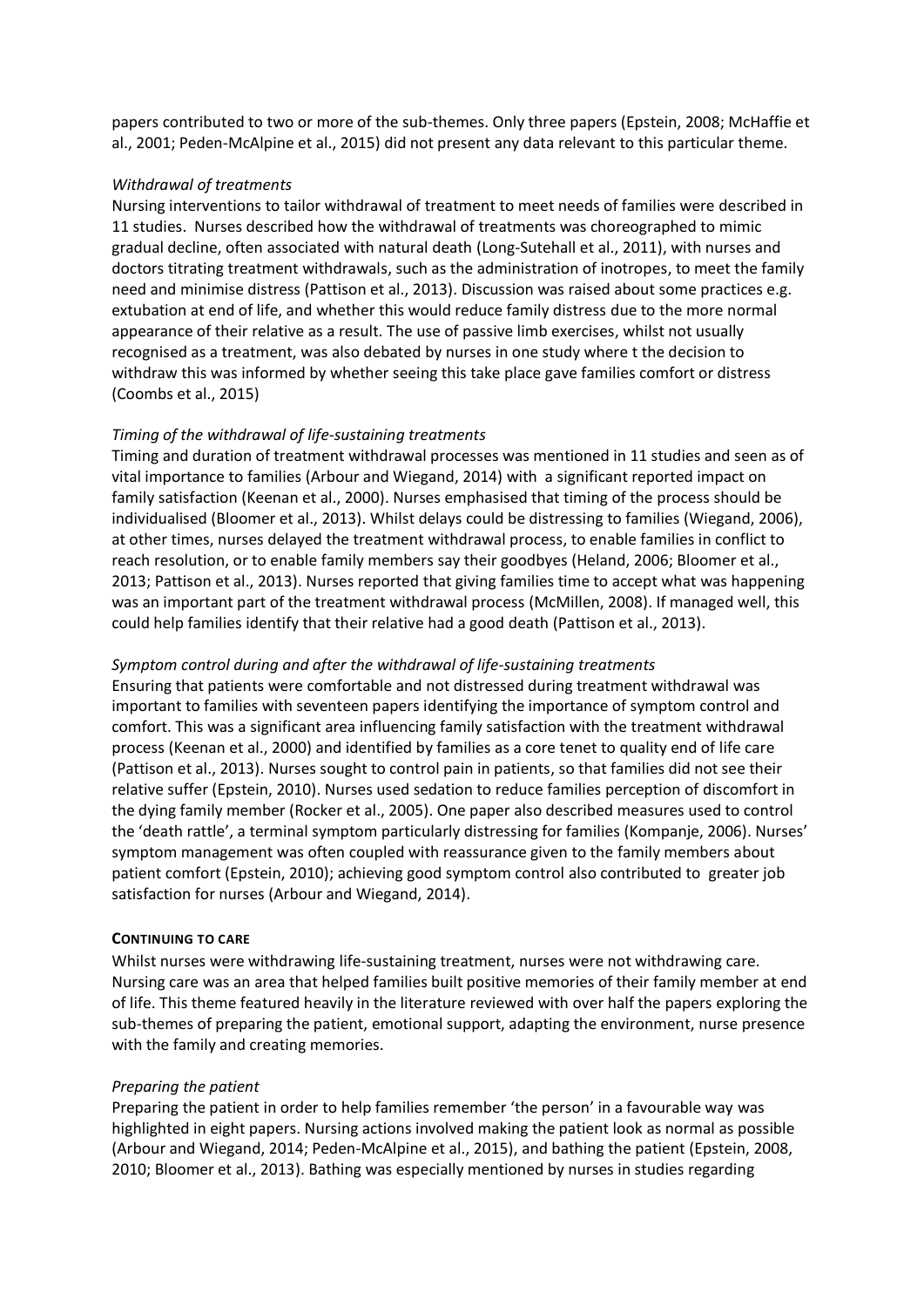children where parents may find this an important ritual to participate in before saying 'goodbye' (Epstein, 2008). Other examples included nurses covering areas of extensive burns so that the family could not see them (Heland, 2006), organising families to bring bedding from home to create a homely atmosphere, applying the patient's favourite moisturiser and putting the patient in their own night clothes (Pattison et al., 2013).

### *Providing emotional support for the family*

Nurses undertook a key role in providing emotional support to families at this time (Ranse et al., 2012). Indeed, this aspect of the nursing role was referenced in 15 papers. Examples of the words used by nurses to describe the approach offered to families at this time included sensitive (Arbour and Wiegand, 2014), respect (Bloomer et al., 2013), concern, rapport (Coombs et al., 2015), relieving burdens (Epstein, 2010), comfort (Heland, 2006) and expressing emotions (Pattison et al., 2013). Another important aspect of support was offering services such as spiritual support and palliative care (Wiegand, 2006; Yeager et al., 2010). The provision of information is an act of support itself and families were distressed when they were not kept informed perceived its absence (Abib El Halal et al., 2013).

# *Adapting the environment*

Reference to environmental factors was made in 20 of the 24 papers reviewed. Thirty-two percent of nurses in one study said they would modify the environment by removing all unnecessary equipment (Kirchhoff et al., 2003) with this action highly cited in other literature (Rocker et al., 2005; Fridh et al., 2009; Psirides and Sturland, 2009; Epstein, 2010; Zomorodi and Lynn, 2010; Long-Sutehall et al., 2011; Ranse et al., 2012; Pattison et al., 2013; Arbour and Wiegand, 2014; Peden-McAlpine et al., 2015). Adapting the environment was seen by nurses to create a peaceful, 'homely' setting and to de-intensify the clinical environment that could act as a barrier to families interacting with their loved one (Pattison, 2006; Peden-McAlpine et al., 2015). Privacy was another important condition that nurses endeavoured to provide wherever possible (Keenan et al., 2000; Rocker et al., 2005; Heland, 2006; Wiegand, 2006; Fridh et al., 2009; Ranse et al., 2012; Pattison et al., 2013). Indeed, when privacy was lacking, families reported this as a source of dissatisfaction (Abib El Halal et al., 2013). Family privacy enabled private family grieving and prevented families from being exposed to other events e.g. births in one neonatal intensive care unit (McHaffie et al., 2001). When providing privacy was a challenge, for example if limited single rooms, nurses continued to modify the environment as described (Fridh et al., 2009; Bloomer et al., 2013).

# *Nursing presence with the family*

The importance of nursing presence with the family at the bedside was discussed in 12 papers. This often required a judgement to be made balancing the need for nurses to give family privacy for grieving with the requirement for the nurse to be there for the family. However the literature more commonly emphasised the importance of being available to the family whether for questions, information or simply providing presence (McHaffie et al., 2001; Kirchhoff et al., 2003; Long-Sutehall et al., 2011; Ranse et al., 2012; Pattison et al., 2013).

Nurses and physicians reported different perspectives on presence at the bedside during the dying process. Physicians felt that the presence of health care practitioners was intrusive for families, where nurses felt an obligation to be present and available for families (Epstein, 2010). Nurses in one study indicated that even in silence, their presence was important to the family (Peden-McAlpine et al., 2015) and when nurses were asked to describe providing good quality care, a calming presence was one of the characteristics identified (Zomorodi and Lynn, 2010).

### *Creating positive memories*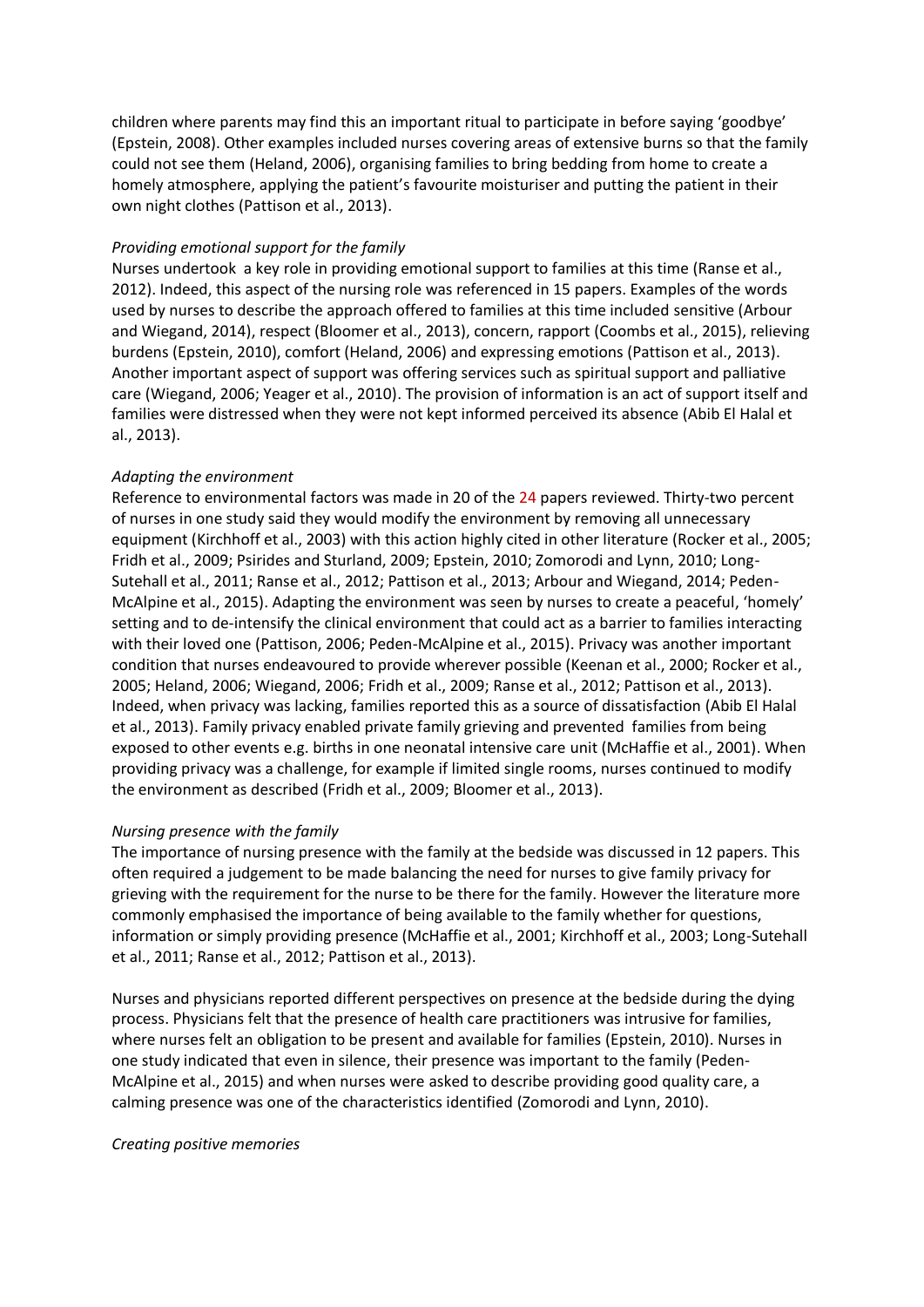Although only referenced in five papers, the importance of creating positive memories was a significant contribution to the literature. Conducting end-of-life rituals such as taking photographs, and enabling families to hold the patient were examples of how nurses described creating positive memories for families (Epstein, 2008) with 71% of nurses involved in this study describing such actions. McHaffie et al. (2001) described how these were important ways in which families could be active at this time and interact with the patient (McHaffie et al., 2001). Other papers described the process of creating a "love lock" by removing a lock of hair and putting it into a card for remembrance and making a hand print of the patient and including a poem in the background (Yeager et al., 2010, Ranse et al., 2012)

# **Discussion**

Thematic analysis has allowed identification of a theoretical model that not only identifies how nurses prepare families for, and support families during, withdrawal of life-sustaining treatments in intensive care but also provides information that may be helpful to distinguish between processes involved in withdrawal of treatment and those involved in providing end-of-life care, and indeed where these intersect (see Figure 2). The withdrawal of life-sustaining treatments as part of end-oflife care in intensive care is a complex process that: is prefaced by targeted information given by nurses to families; involves technical procedures of withdrawal, the timing and processes of which are staged to help families understand death and dying in intensive care; combined with specific nursing care strategies to emotionally support families at this time.

At the centre of the developed model is the theme of equipping families for end of life through information and communication. In positioning information and communication centrally within the model, nurses reinforce current understanding about the importance of communication and preparation for families facing death from other diseases (Loke et al., 2013), and when undertaking difficult health care conversations (Nelson et al., 2009). As nurses make assessments about family need at this time and allow this to inform the withdrawal process, a family-centred approach to care is facilitated. Given that very few critically ill patients are able to participate in decision making during life-sustaining treatment withdrawal (Prendergast and Luce, 1997), this is entirely appropriate and consistent with other work in this area (Hinkle et al., 2015).

Withdrawal of life-sustaining treatments, as facilitated by nurses in intensive care, not only focusses the process of treatment withdrawal, it also focusses on practical factors and inter-personal considerations that may affect this. This raises awareness that withdrawal of treatment is not solely guided by physiological factors of the patient, as this process is often described (British Medical Association, 2001). It was notable in the review that there was little detailed discussion as to how the withdrawal of life-sustaining treatments was actually operationalised. Whilst there is some literature in this area (Bell, 2008; El-Khatib and Bou-Khalil, 2008; Kompanje, 2006, 2006), there are few comprehensive guidelines to inform practice. There is a need for further empirical and practice review. In making clear the complex processes undertaken in preparation for, and during treatment withdrawal, together with the nursing care given, the developed model (Figure 2) provides a useful framework to guide practice and may be useful to support for novice (and indeed all) critical care nurses.

In the papers reviewed, no clear distinction was made between treatment withdrawal and end-oflife care. This raises interesting theoretical questions about how terms are used; whether end-of-life care is part of withdrawal of life-sustaining treatments in this context, or vice versa, and whether treatment withdrawal is the medicalisation of end-of-life care in this clinical setting. The emergence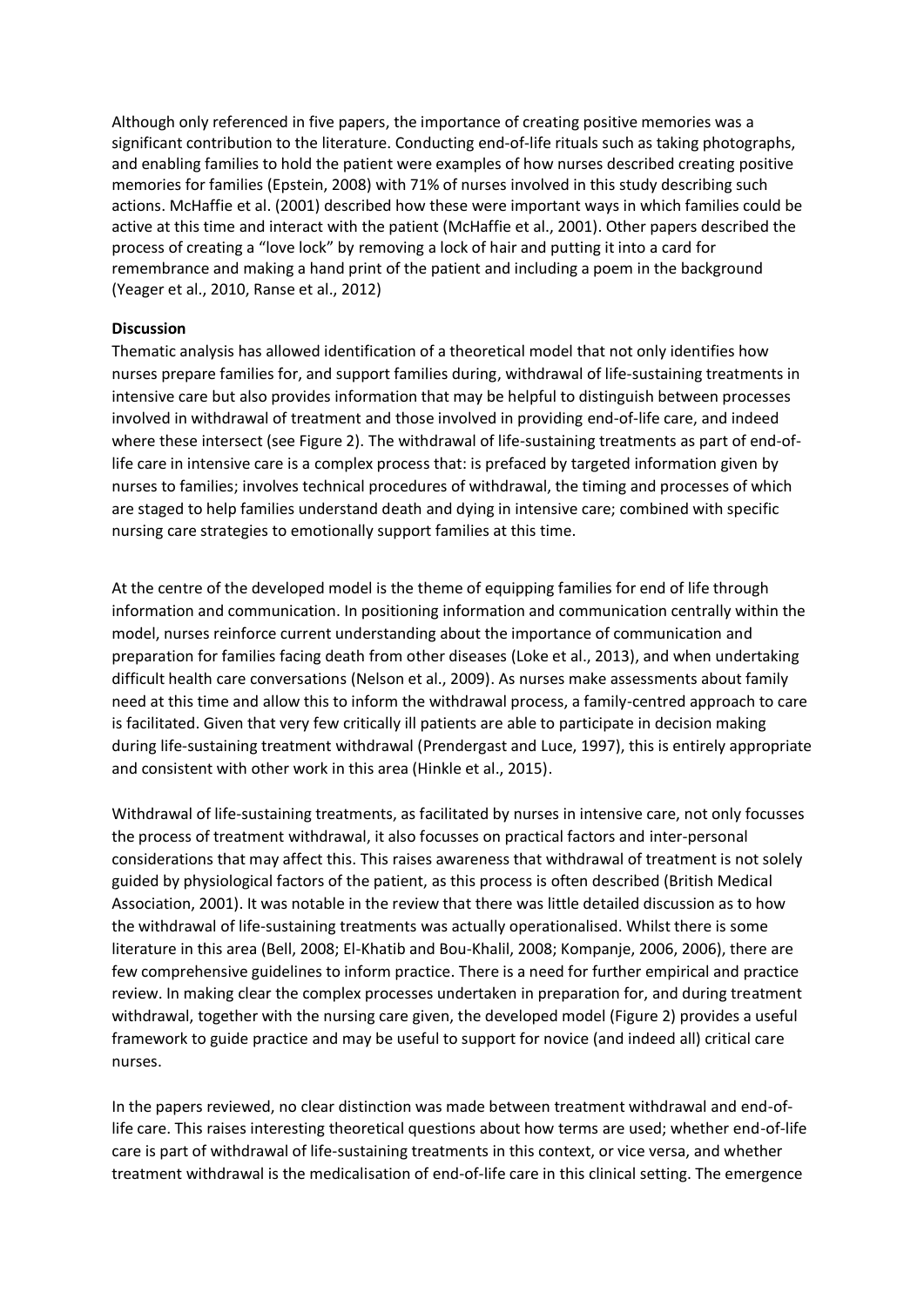of this theoretical challenge is perhaps, unsurprising given the stronger focus on clinical application and implications, as opposed to theoretical and conceptual critique, within the literature reviewed. Treatment withdrawal, as discussed in the literature, is predominantly an intensive care–centric concept. We would argue that there needs to be clear description of the relationship between withdrawal of life-sustaining treatments and of end-of-life care. Clear articulation of the care given by nurses to the patient and family in intensive care at this time is required, otherwise the nursing contribution by may be rendered invisible.

# **Strengths and limitations**

Strengths of this review have been noted including the innovative area of exploration and the rigorous integrative review process undertaken. Limitations of this study relate to the search strategies undertaken, the heterogeneity of the studies identified, and limitations of the quality framework used. As previously reported by Whittemore and Knalf (2005), inconsistent search terminology and indexing, can lead to search bias and limit the effectiveness of the search (Whittemore and Knafl, 2005). Furthermore, there was potential for language bias (English only) and publishing bias (publications post 2000). The quality appraisal tool was selected due to its applicability to qualitative and quantitative methodologies. However, this tool did not easily allow appraisal of other methodologies encountered in this review e.g. critical discourse analysis, and is a further limitation.

### **Implications for practice, research and education**

Although nurses are key in end-of-life care, there is little evidence to inform practice related to the withdrawal of life-sustaining treatment and its sequelae. Findings from this review highlight the need for further work in this area, especially concerning what information is given to families to prepare for the treatment withdrawal process, and describing what death in intensive care looks like, how nurses make assessment about the information needs of families, and the staging (timing) of withdrawing life-sustaining treatments. There is opportunity to undertake more research in this area to give nurses a vocabulary to describe these events, and an educational and professional development framework to guide care at this time.

There is a need to recognise the nursing role during treatment withdrawal and to extend the current knowledge base of communication at the transition from intervention to palliation into the stage of transition to withdrawal of life-sustaining treatments. Furthermore there is a theoretical and philosophical debate to be had regarding the positioning of withdrawal of life-sustaining treatments and end-of-life care. It could be argued that the intensive care nurse provides end-of-life care; treatment withdrawal is only part of this and solely describes the removal of medical interventions. This is important to understand so that the nursing philosophy of care is seen to continue up to, and beyond the moment of death in an environment that may otherwise be seen as technologically oriented.

### **Conclusion**

There is continued international societal and health care debate on the need for high quality care at end-of-life. This integrative review has made contribution to these discussions through bringing together literature about care delivered in the final hours of a critically ill person's life, and the support given to families at this time. This area has not been well explored to date, and in raising awareness as to events at this time, this review has begun to articulate a model that can inform practice and future research in this area.

### **Conflict of interest**

The authors declare no conflicts of interest.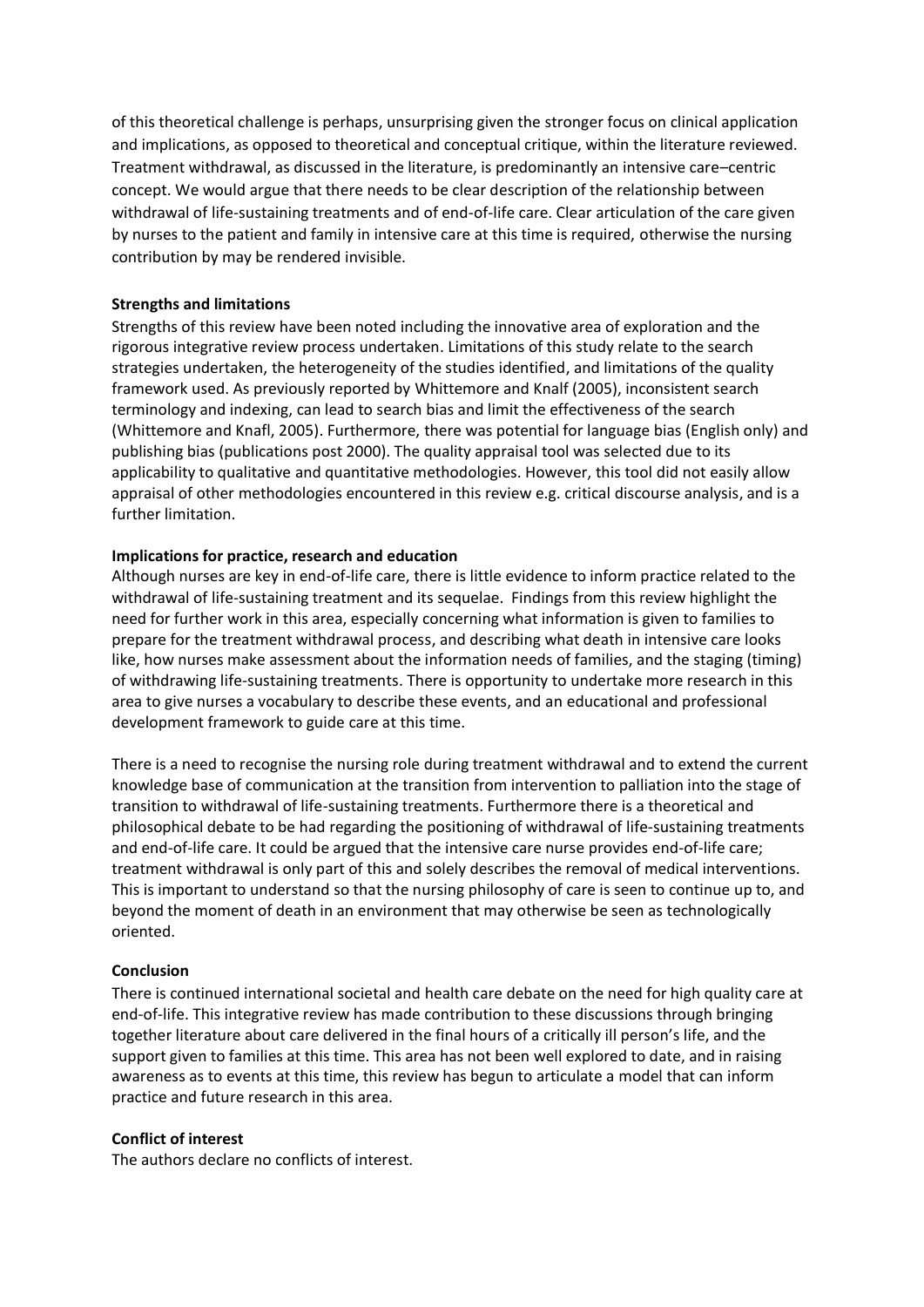# **Funding**

This work was part funded by an Australian College of Critical Care Nurses Experienced Researcher Grant.

# **Author contributions**

All authors have agreed on the final version and meet at least one of the following criteria [recommended by the ICMJE (http://www.icmje.org/ethical\_1author.html)]:

- substantial contributions to conception and design
- acquisition of data, or analysis and interpretation of data
- drafting the article or revising it critically for important intellectual content.

# **Impact statement**

- Working with families when providing end-of-life care is a key role for the critical care nurse
- Whilst there is understanding about specific aspects of family support e.g. discussing the transition from active treatment to end-of-life care, less is known about the practices during the actual withdrawal of treatment process and how best to support families at this time
- This integrative review critically summarises current knowledge in this area proposing a model of how families are prepared for the withdrawal of life-sustaining treatments.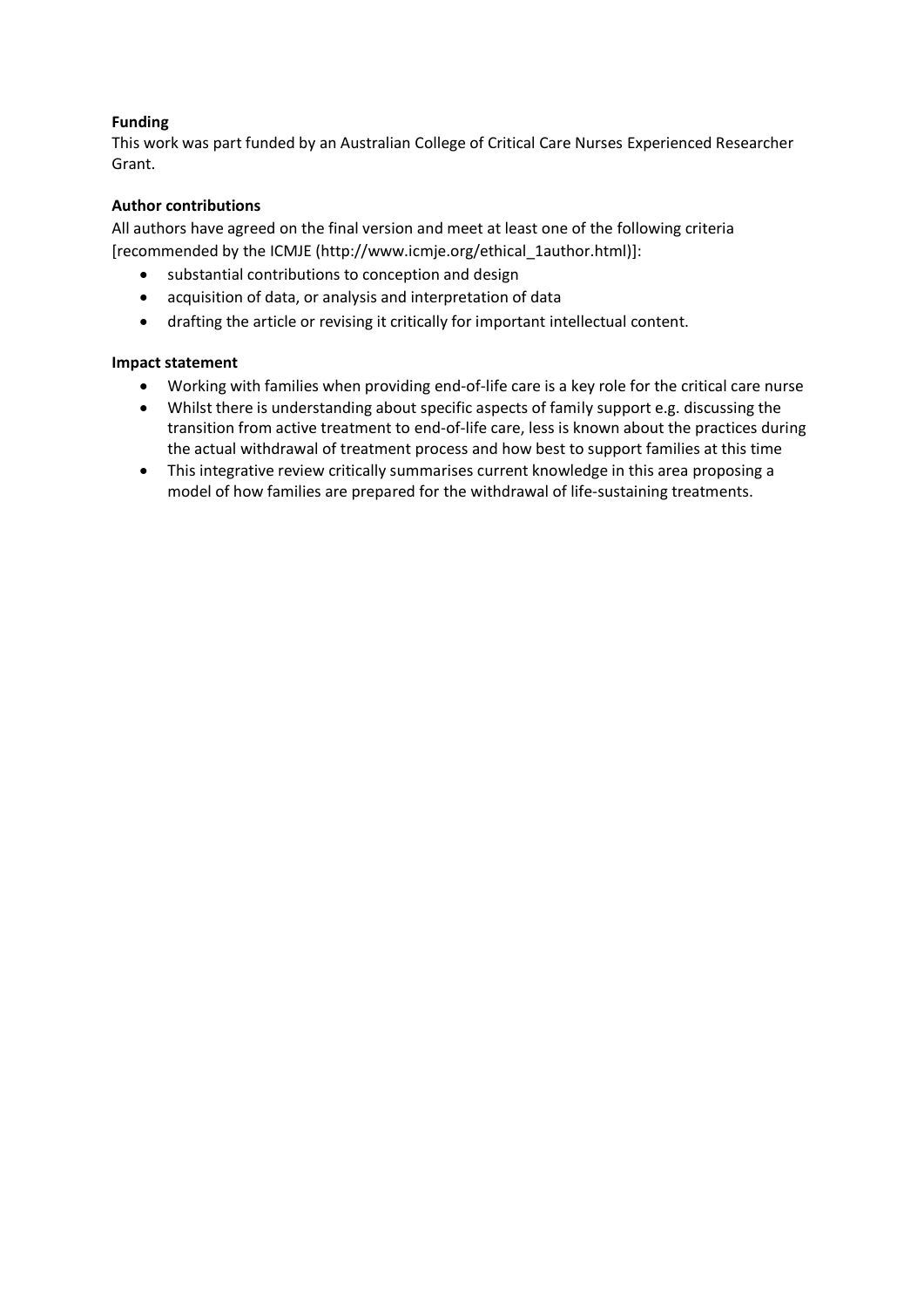# **References**

- Abib El Halal, G.M.C., Piva, J.P., Lago, P.M., El Halal, M.G.S., Cabral, F.C., Nilson, C., Garcia, P.C.R., 2013. Parents' perspectives on the deaths of their children in two Brazilian paediatric intensive care units. Int. J. Palliat. Nurs. 19, 495–502. doi:10.12968/ijpn.2013.19.10.495
- Angus, D.C., Barnato, A.E., Linde-Zwirble, W.T., Weissfeld, L.A., Watson, R.S., Rickert, T., Rubenfeld, G.D., Robert Wood Johnson Foundation ICU End-Of-Life Peer Group, 2004. Use of intensive care at the end of life in the United States: an epidemiologic study. Crit. Care Med. 32, 638– 643.
- Arbour, R.B., Wiegand, D.L., 2014. Self-described nursing roles experienced during care of dying patients and their families: A phenomenological study. Intensive Crit. Care Nurs. 30, 211– 218. doi:http://dx.doi.org/10.1016/j.iccn.2013.12.002
- Azoulay, E., Pochard, F., Kentish-Barnes, N., Chevret, S., Aboab, J., Adrie, C., Annane, D., Bleichner, G., Bollaert, P.E., Darmon, M., Fassier, T., Galliot, R., Garrouste-Orgeas, M., Goulenok, C., Goldgran-Toledano, D., Hayon, J., Jourdain, M., Kaidomar, M., Laplace, C., Larché, J., Liotier, J., Papazian, L., Poisson, C., Reignier, J., Saidi, F., Schlemmer, B., 2005. Risk of Post-traumatic Stress Symptoms in Family Members of Intensive Care Unit Patients. Am. J. Respir. Crit. Care Med. 171, 987–994. doi:10.1164/rccm.200409-1295OC
- Bell, L., 2008. Preparing ICU Families for Withdrawal of Life Support. Am. J. Crit. Care 17, 123–123.
- Bloomer, M.J., Morphet, J., O'Connor, M., Lee, S., Griffiths, D., 2013. Nursing care of the family before and after a death in the ICU—An exploratory pilot study. Aust. Crit. Care 26, 23–28. doi:10.1016/j.aucc.2012.01.001
- Bloomer, M.J., Tiruvoipati, R., Tsiripillis, M., Botha, J.A., 2010. End of life management of adult patients in an Australian metropolitan intensive care unit: A retrospective observational study. Aust. Crit. Care 23, 13–19. doi:10.1016/j.aucc.2009.10.002
- British Medical Association, 2001. Wiley: Withholding and Withdrawing Life-prolonging Medical Treatment, 3rd Edition - Veronica English [WWW Document]. URL http://au.wiley.com/WileyCDA/WileyTitle/productCd-140515957X.html (accessed 1.29.16).
- Caldwell, K., Henshaw, L., Taylor, G., 2011. Developing a framework for critiquing health research: an early evaluation. Nurse Educ. Today 31, e1–7. doi:10.1016/j.nedt.2010.11.025
- Coombs, M., Fulbrook, P., Donovan, S., Tester, R., deVries, K., 2015. Certainty and uncertainty about end of life care nursing practices in New Zealand Intensive Care Units: A mixed methods study. Aust. Crit. Care. doi:10.1016/j.aucc.2015.03.002
- Davidson, J.E., 2009. Family-Centered Care: Meeting the Needs of Patients' Families and Helping Families Adapt to Critical Illness. Crit. Care Nurse 29, 28–34. doi:10.4037/ccn2009611
- El-Khatib, M.F., Bou-Khalil, P., 2008. Clinical review: Liberation from mechanical ventilation. Crit. Care 12, 221. doi:10.1186/cc6959
- Epstein, E.G., 2010. Moral obligations of nurses and physicians in neonatal end-of-life care. Nurs. Ethics 17, 577–589. doi:10.1177/0969733010373009
- Epstein, E.G., 2008. End-of-life experiences of nurses and physicians in the newborn intensive care unit. J. Perinatol. 28, 771–778. doi:10.1038/jp.2008.96
- Fridh, I., Forsberg, A., Bergbom, I., 2009. Doing one's utmost: Nurses' descriptions of caring for dying patients in an intensive care environment. Intensive Crit. Care Nurs. 25, 233–241. doi:10.1016/j.iccn.2009.06.007
- Harvey, J., 1997. The Technological Regulation of Death: With Reference to the Technological Regulation of Birth. Sociology 31, 719–735. doi:10.1177/0038038597031004005
- Heland, M., 2006. Fruitful or futile: Intensive care nurses' experiences and perceptions of medical futility. Aust. Crit. Care 19, 25–31. doi:10.1016/S1036-7314(06)80020-2
- Hinkle, L.J., Bosslet, G.T., Torke, A.M., 2015. Factors associated with family satisfaction with end-oflife care in the ICU: A systematic review. Chest 147, 82–93. doi:10.1378/chest.14-1098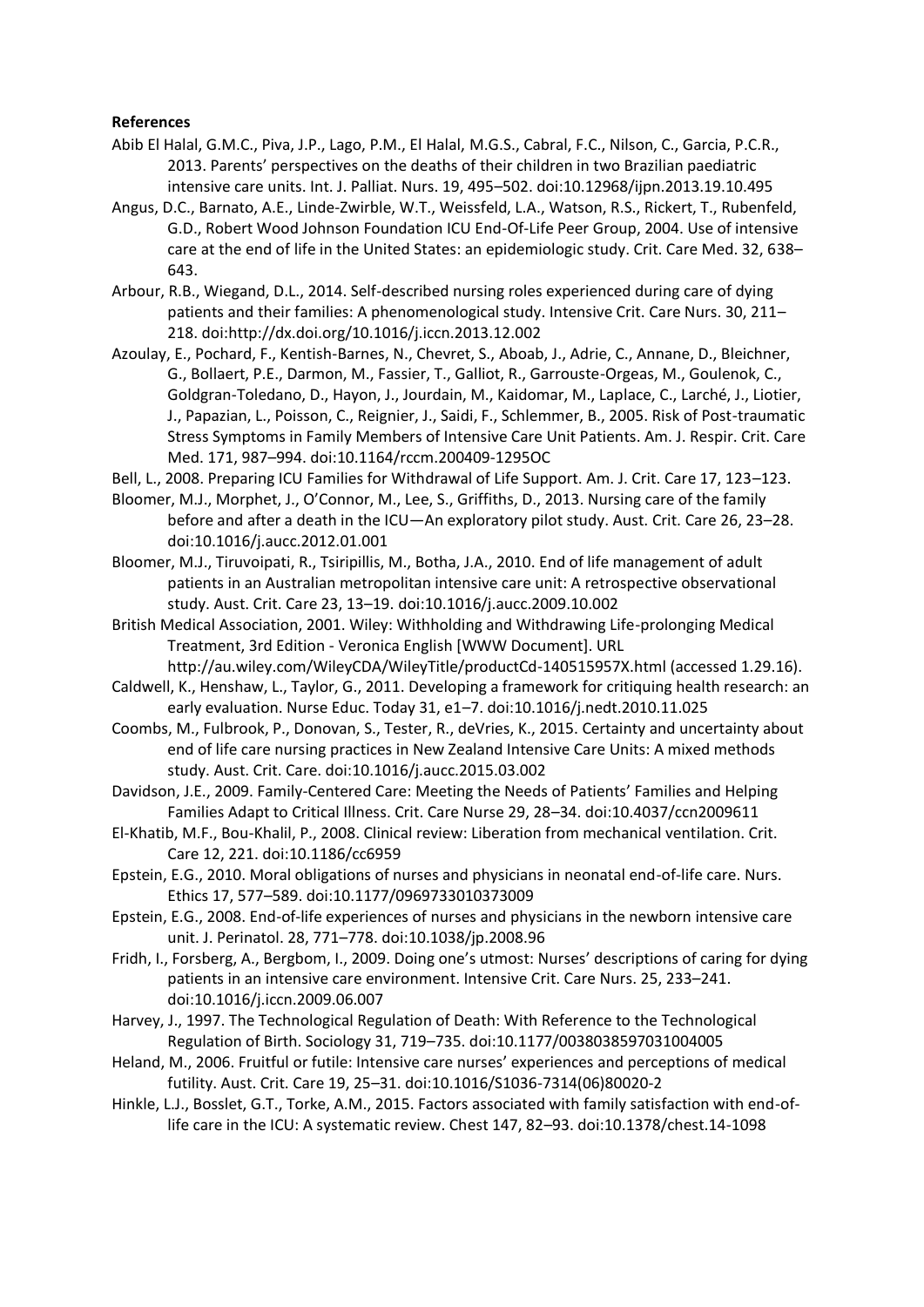- Hoel, H., Skjaker, S.A., Haagensen, R., Stavem, K., 2014. Decisions to withhold or withdraw lifesustaining treatment in a Norwegian intensive care unit. Acta Anaesthesiol. Scand. 58, 329– 336. doi:10.1111/aas.12246
- Keenan, S.P., Mawdsley, C., Plotkin, D., Webster, G.K., Priestap, F., 2000. Withdrawal of life support: How the family feels, and why. J. Palliat. Care 16, S40–4.
- Kirchhoff, K.T., Conradt, K.L., Anumandla, P.R., 2003. ICU nurses' preparation of families for death of patients following withdrawal of ventilator support. Appl. Nurs. Res. ANR 16, 85–92.
- Kirchhoff, K.T., Palzkill, J., Kowalkowski, J., Mork, A., Gretarsdottir, E., 2008. Preparing families of intensive care patients for withdrawal of life support: A pilot study. Am. J. Crit. Care 17, 113– 122.
- Kompanje, E.J.O., 2006. "Death rattle" after withdrawal of mechanical ventilation: Practical and ethical considerations. Intensive Crit. Care Nurs. 22, 214–219. doi:10.1016/j.iccn.2005.06.004
- Lautrette, A., Darmon, M., Megarbane, B., Joly, L.M., Chevret, S., Adrie, C., Barnoud, D., Bleichner, G., Bruel, C., Choukroun, G., Curtis, J.R., Fieux, F., Galliot, R., Garrouste-Orgeas, M., Georges, H., Goldgran-Toledano, D., Jourdain, M., Loubert, G., Reignier, J., Saidi, F., Souweine, B., Vincent, F., Barnes, N.K., Pochard, F., Schlemmer, B., Azoulay, E., 2007. A Communication Strategy and Brochure for Relatives of Patients Dying in the ICU. N. Engl. J. Med. 356, 469– 478. doi:10.1056/NEJMoa063446
- Lesieur, O., Leloup, M., Gonzalez, F., Mamzer, M.-F., 2015. Withholding or withdrawal of treatment under French rules: a study performed in 43 intensive care units. Ann. Intensive Care 5. doi:10.1186/s13613-015-0056-x
- Loke, A.Y., Li, Q.Mm., Man, L.S.Ms., 2013. Preparing Family Members for the Death of Their Loved One With Cancer: A Review of Literature and Direction for Future Research. J. Hosp. 15. doi:10.1097/NJH.0b013e3182860650
- Long-Sutehall, T., Willis, H., Palmer, R., Ugboma, D., Addington-Hall, J., Coombs, M., 2011. Negotiated dying: A grounded theory of how nurses shape withdrawal of treatment in hospital critical care units. Int. J. Nurs. Stud. 48, 1466–1474. doi:10.1016/j.ijnurstu.2011.06.003
- McHaffie, H.E., Laing, I.A., Lloyd, D.J., 2001. Follow up care of bereaved parents after treatment withdrawal from newborns. Arch. Dis. Child. 84, F125–F128. doi:10.1136/fn.84.2.F125
- McMillen, R.E., 2008. End of life decisions: Nurses perceptions, feelings and experiences. Intensive Crit. Care Nurs. 24, 251–259. doi:10.1016/j.iccn.2007.11.002
- Nelson, J.E., Walker, A.S., Luhrs, C.A., Cortez, T.B., Pronovost, P.J., 2009. Family meetings made simpler: a toolkit for the intensive care unit. J. Crit. Care 24, 626.e7–14. doi:10.1016/j.jcrc.2009.02.007
- Pattison, N., 2006. A critical discourse analysis of provision of end-of-life care in key UK critical care documents. Nurs. Crit. Care 11, 198–208.
- Pattison, N., Carr, S.M., Turnock, C., Dolan, S., 2013. "Viewing in slow motion": patients', families', nurses' and doctors' perspectives on end-of-life care in critical care. J. Clin. Nurs. 22, 1442– 1454. doi:10.1111/jocn.12095
- Peden-McAlpine, C., Liaschenko, J., Traudt, T., Gilmore-Szott, E., 2015. Constructing the story: How nurses work with families regarding withdrawal of aggressive treatment in ICU - A narrative study. Int. J. Nurs. Stud. doi:10.1016/j.ijnurstu.2015.03.015
- Pluye, P., Hong, Q.N., 2014. Combining the power of stories and the power of numbers: mixed methods research and mixed studies reviews. Annu. Rev. Public Health 35, 29–45. doi:10.1146/annurev-publhealth-032013-182440
- Prendergast, T.J., Luce, J.M., 1997. Increasing incidence of withholding and withdrawal of life support from the critically ill. Am. J. Respir. Crit. Care Med. 155, 15–20. doi:10.1164/ajrccm.155.1.9001282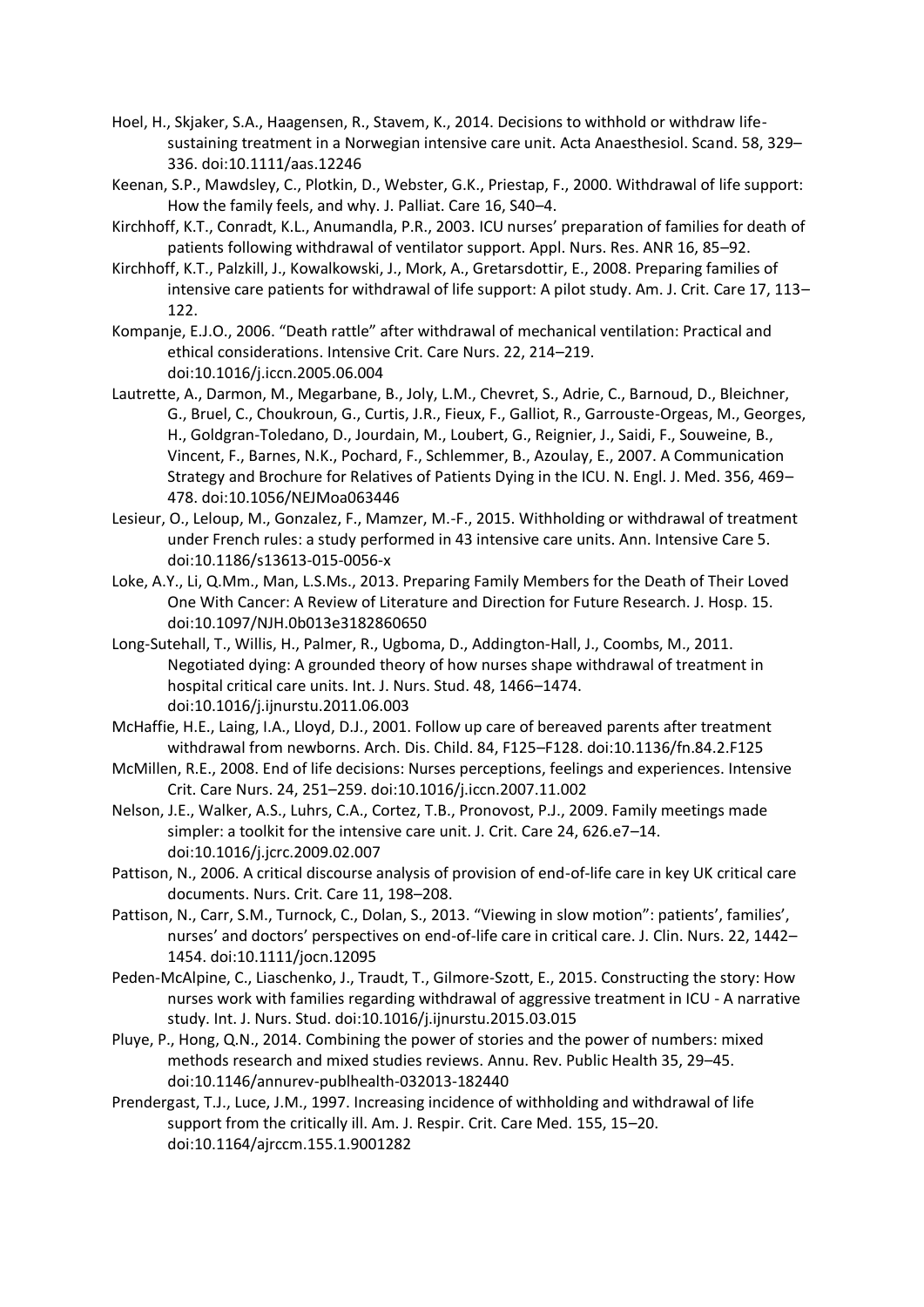- Psirides, A.J., Sturland, S., 2009. Withdrawal of active treatment in intensive care: what is stopped comparison between belief and practice. Crit. Care Resusc. 11, 210–214.
- Ranse, K., Yates, P., Coyer, F., 2012. End-of-life care in the intensive care setting: A descriptive exploratory qualitative study of nurses' beliefs and practices. Aust. Crit. Care 25, 4–12. doi:10.1016/j.aucc.2011.04.004
- Rocker, G.M., Cook, D.J., O'Callaghan, C.J., Pichora, D., Dodek, P.M., Conrad, W., Kutsogiannis, D.J., Heyland, D.K., 2005. Canadian nurses' and respiratory therapists' perspectives on withdrawal of life support in the intensive care unit. J. Crit. Care 20, 59–65. doi:10.1016/j.jcrc.2004.10.006
- Scheunemann, L.P., McDevitt, M., Carson, S.S., Hanson, L.C., 2011. Randomized, controlled trials of interventions to improve communication in intensive care: a systematic review. Chest 139, 543–554. doi:10.1378/chest.10-0595
- Stelfox, H.T., Perrier, L., Straus, S.E., Ghali, W.A., Zygun, D., Boiteau, P., Zuege, D.J. (2013) Identifying intensive care unit discharge planning tools: protocol for a scoping review. BMJ Open 3:e002653; doi10.1136/bmjopen-2013-002653
- Whittemore, R., Knafl, K., 2005. The integrative review: updated methodology. J. Adv. Nurs. 52, 546– 553. doi:10.1111/j.1365-2648.2005.03621.x
- Wiegand, D., L., Grant, M., S., Jooyoung Cheon, Gergis, M., A., 2013. Family-Centered End-of-Life Care in the ICU. J. Gerontol. Nurs. 39, 60–68. doi:10.3928/00989134-20130530-04
- Wiegand, D.L.-M., 2006. Withdrawal of life-sustaining therapy after sudden, unexpected lifethreatening illness or injury: Interactions between patients' families, healthcare providers, and the healthcare system. Am. J. Crit. Care 15, 178–187.
- Wunsch, H., Harrison, D.A., Harvey, S., Rowan, K., 2005. End-of-life decisions: a cohort study of the withdrawal of all active treatment in intensive care units in the United Kingdom. Intensive Care Med. 31, 823–831. doi:10.1007/s00134-005-2644-y
- Yeager, S., Doust, C., Epting, S., Iannantuono, B., Indian, C., Lenhart, B., Manche, D., Morris, M., Newton, B., Ortman, L., Young, K., Thomas, K., 2010. Embrace Hope: An End-of-Life Intervention to Support Neurological Critical Care Patients and Their Families. Crit. Care Nurse 30, 47–58. doi:10.4037/ccn2010235
- Zomorodi, M., Lynn, M.R., 2010. Critical Care Nurses' Values and Behaviors With End-of-Life Care Perceptions and Challenges. J. Hosp. Palliat. Nurs. 12, 89–96. doi:10.1097/NJH.0b013e3181cf7cf6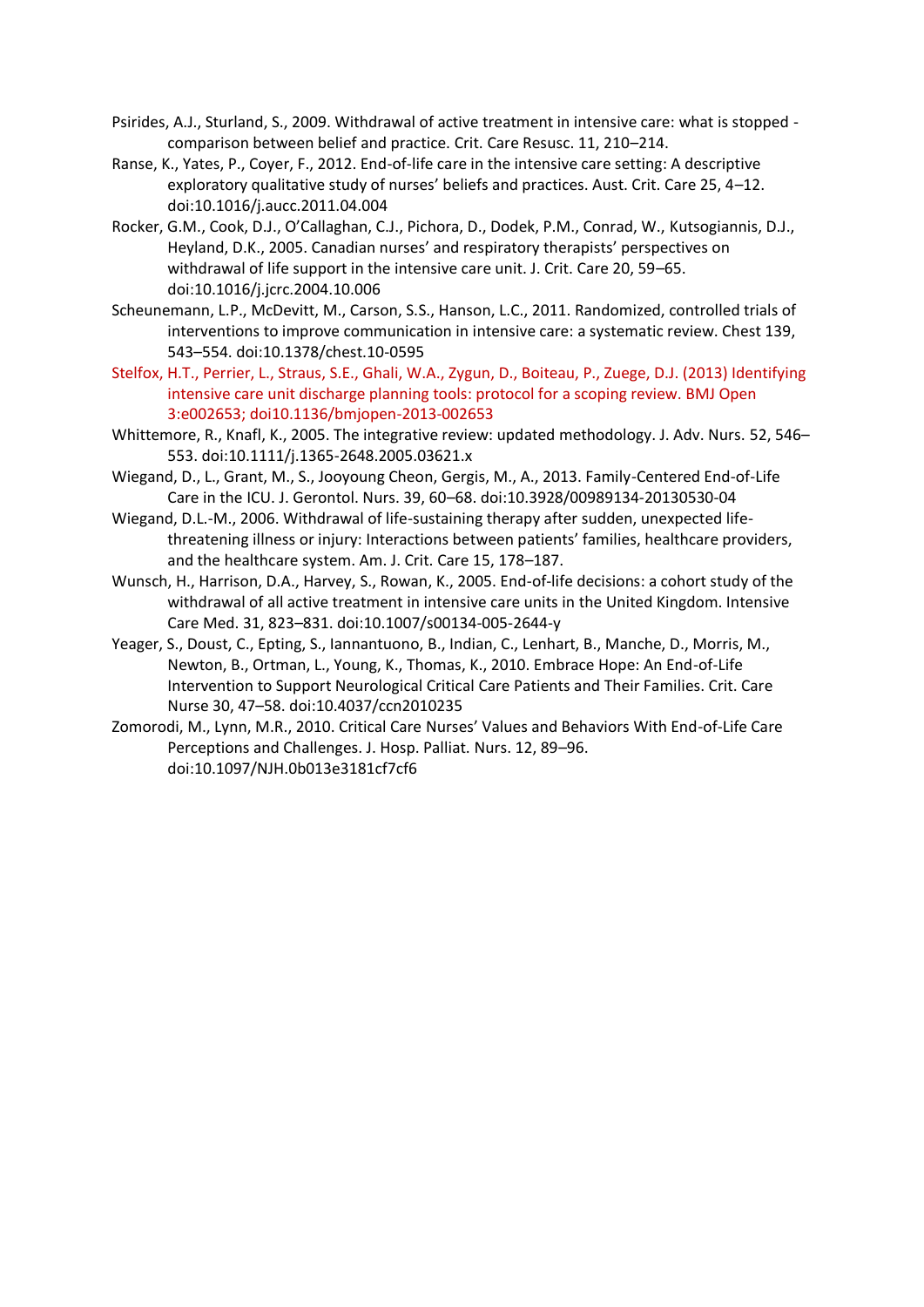| First search                         | Second search                             |
|--------------------------------------|-------------------------------------------|
| intensive care OR critical care      | intensive care OR critical care           |
| $nurs*$                              | $nurs*$                                   |
| famil* OR bereaved famil*            | famil* OR bereaved famil*                 |
| withdrawal of treatment OR treatment | prepar* for death OR prepar* for dying OR |
| withdrawal                           | signs of death OR signs of dying          |

Table 2: Inclusion and exclusion criteria

| Inclusion criteria                              | <b>Exclusion criteria</b>                                                                          |
|-------------------------------------------------|----------------------------------------------------------------------------------------------------|
| Published between January 2000 and May 2015     | Papers relating primarily to non-ICU ward areas                                                    |
| Published in English language                   | Systematic review, policy or opinion pieces                                                        |
| Theoretical and empirical literature            | Papers relating to end of life not including<br>treatment withdrawal e.g. withholding<br>treatment |
| Papers focusing on adults, children or neonates |                                                                                                    |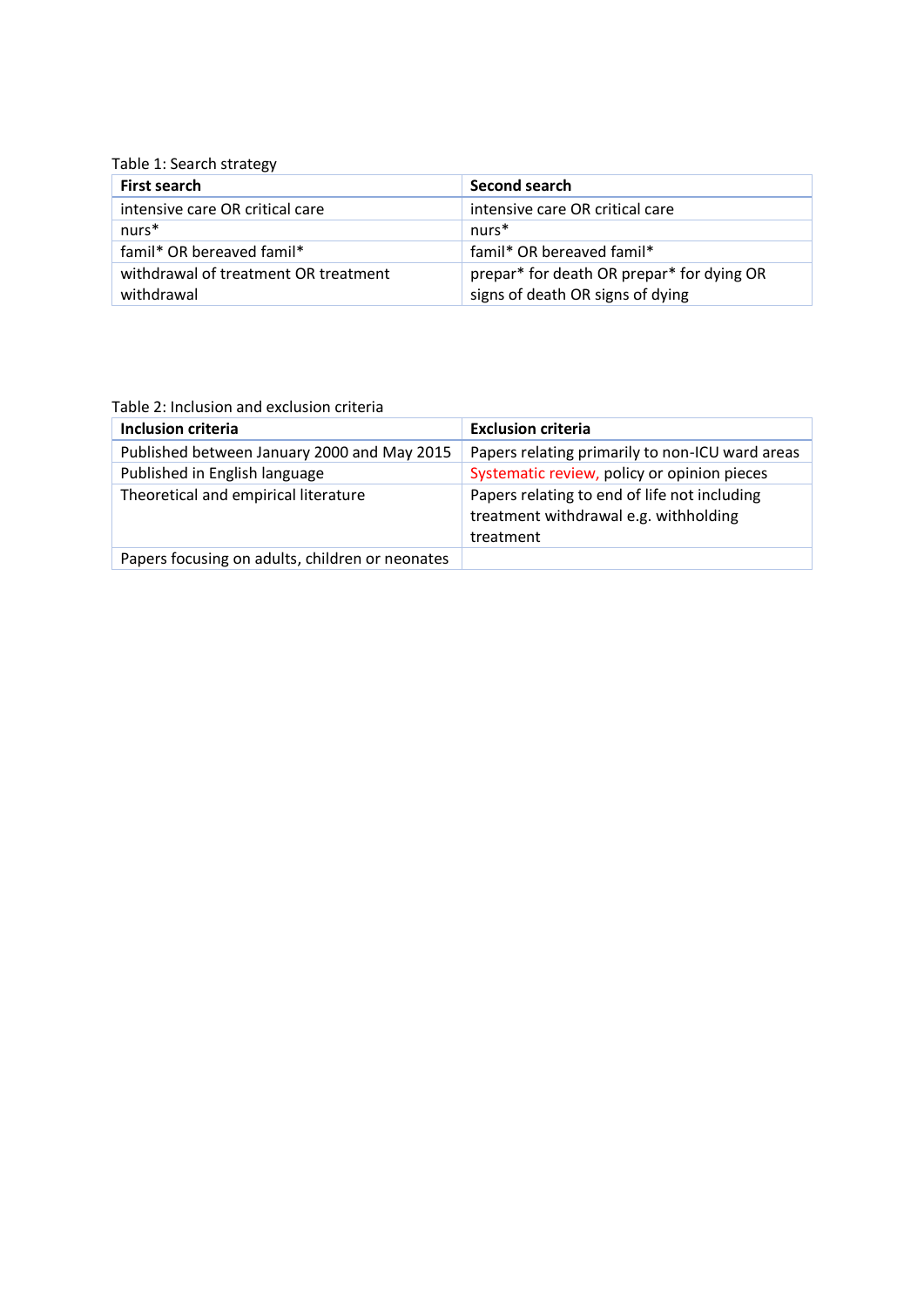

Figure 1: PRISMA flow diagram

NB. No new papers identified from international research centres or grey literature.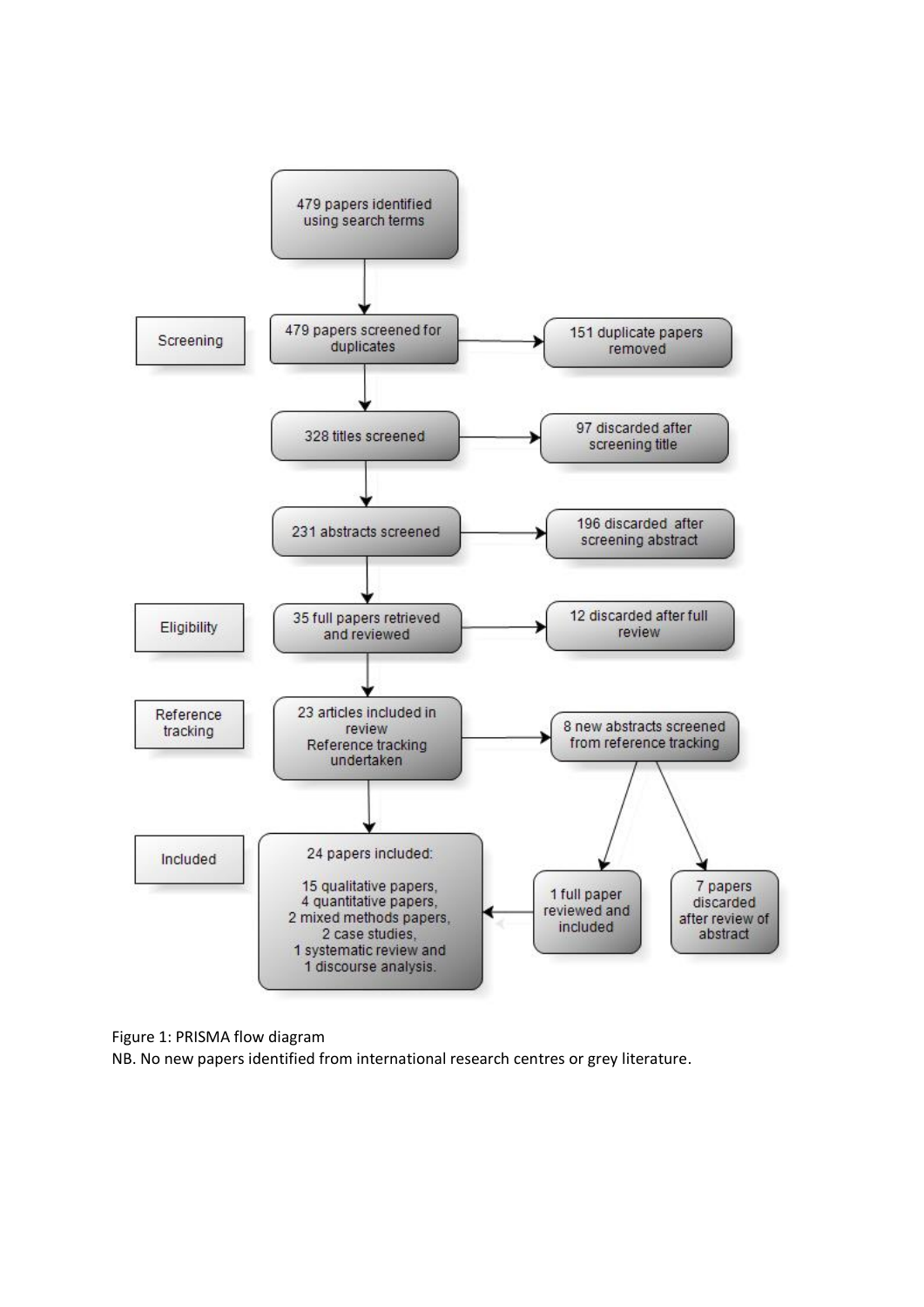| Authors, Year,                                                                           | Purpose / aims                                                                                                                                                                                                                                      | <b>Setting and sample</b>                                                                                                                                        | Measures / data collection methods                                                                                                                                                                                                                                   | <b>Findings</b>                                                                                                                                                                                                                                                                                                                            |
|------------------------------------------------------------------------------------------|-----------------------------------------------------------------------------------------------------------------------------------------------------------------------------------------------------------------------------------------------------|------------------------------------------------------------------------------------------------------------------------------------------------------------------|----------------------------------------------------------------------------------------------------------------------------------------------------------------------------------------------------------------------------------------------------------------------|--------------------------------------------------------------------------------------------------------------------------------------------------------------------------------------------------------------------------------------------------------------------------------------------------------------------------------------------|
| Country, Study<br>design                                                                 |                                                                                                                                                                                                                                                     |                                                                                                                                                                  |                                                                                                                                                                                                                                                                      |                                                                                                                                                                                                                                                                                                                                            |
| Abib El Halal et al.<br>2013<br><b>Brazil</b><br>Qualitative<br>Arbour & Wiegand<br>2013 | To evaluate the quality of care<br>offered to terminally ill children<br>and their families in the last<br>days of life in two Brazilian<br>PICUs from the parents'<br>perspective.<br>To understand the experiences<br>of critical care nurses and | Two PICUs in two<br>hospitals in one<br>city. Purposive<br>sample: 15 parents<br>of 9 children who<br>died in two PICUs.<br>Medical and<br>surgical CC unit of a | Two semi-structured interviews with<br>parents 6-12 months following death<br>of their child in PICU: one interview<br>conducted by assistant physician, one<br>conducted by researcher.<br>Interview 20-100 minutes, interview<br>guide broad opening question then | 6 categories: communication with the attending<br>physician, quality of care, quality of<br>communication, parental participation in the<br>decision-making process, moments surrounding<br>death, feelings regarding being included in<br>research.<br>6 categories: Educating the family,<br>Advocating for the patient, Encouraging and |
| <b>USA</b><br>Qualitative,<br>phenomenological                                           | perceptions of activities and<br>roles while caring for patients<br>and families during the<br>transition to palliative EOL<br>treatment.                                                                                                           | tertiary medical<br>centre.<br>Purposive sample:<br>19 nurses.                                                                                                   | follow up, observations about<br>nonverbal communication made.                                                                                                                                                                                                       | supporting family presence, Managing symptoms,<br>Protecting families, Creating positive memories /<br>family support.                                                                                                                                                                                                                     |
| Bloomer et al. 2013<br>Australia<br>Qualitative,<br>descriptive                          | To describe how nurses in ICU<br>care for family members<br>through patients dying phase<br>and after death, and<br>organisational processes and<br>environmental factors<br>facilitating or limiting care.                                         | 2 ICUs, 2<br>metropolitan<br>multicultural<br>hospitals, May-June<br>2011. Purposive<br>sample: 12 nurses.                                                       | Two focus groups, open-ended<br>questions and guiding concepts,<br>transcribed with field notes related to<br>body language and participation.                                                                                                                       | 4 themes: time, place, presence, culture.<br>Organisational aspects were not helpful. Time<br>spent after death extensive and not recognised.                                                                                                                                                                                              |
| Coombs et al.<br>2015<br>New Zealand<br>Mixed methods:<br>survey and focus<br>group      | To investigate NZ intensive care<br>nurses' experiences of and<br>attitudes towards EOL care.                                                                                                                                                       | 4 tertiary ICUs in<br>New Zealand.<br>Purposive sample:<br>Survey: 203 nurses.<br>Focus groups: 18<br>nurses.                                                    | Replication of (Latour et al., 2009).<br>Survey with relevant cultural<br>adjustments. Focus group guide<br>developed from responses to survey.                                                                                                                      | 78% (n = 159) stated withholding treatment was<br>ethically more acceptable than withdrawing it.<br>Uncertainty in reducing oxygen to air (21%, $n = 41$ ).<br>Focus groups detailed supportive, culturally<br>sensitive, collaborative ICU.                                                                                               |
| Epstein<br>2010<br><b>USA</b><br>Secondary analysis<br>of Epstein (2008)                 | To explore the obligations of<br>nurses and physicians in<br>providing EOL care.                                                                                                                                                                    | Level III NICU in<br>mid-Atlantic<br>teaching hospital<br>serving large rural<br>area. Secondary<br>analysis of previous<br>interviews: see<br>Epstein 2008      | Content analysis of participants'<br>responses to the question: What were<br>your obligations to this infant and<br>family?.                                                                                                                                         | Key theme: create the best possible experience. 2<br>sub themes: Obligations in decision making (talking<br>to parents, timing withdrawal). Obligations in EOL<br>(providing options, preparing parents, being with,<br>advocating for parents, creating peace and<br>normalcy).                                                           |

Table 3: Papers included in the review. Note TW = treatment withdrawal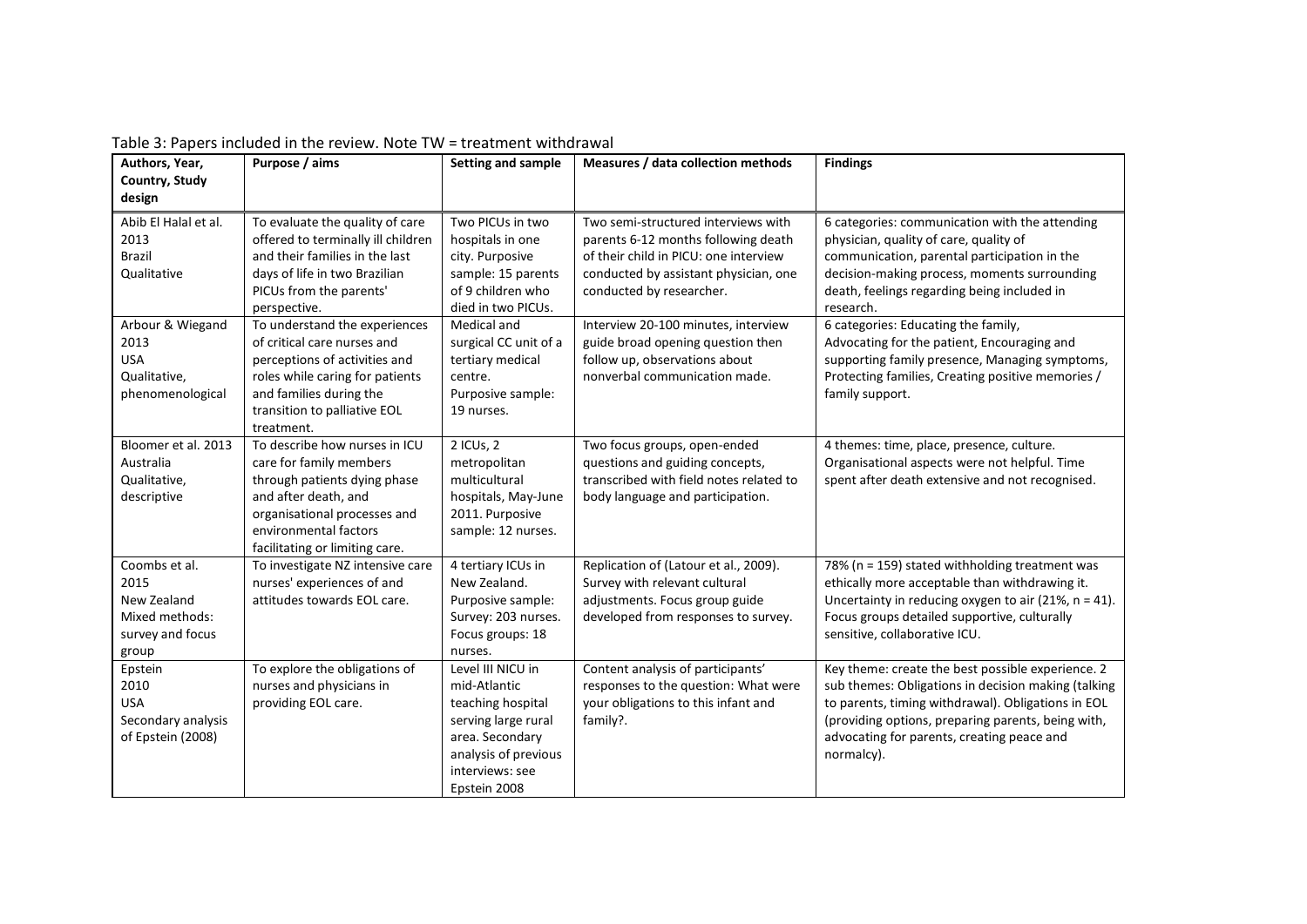| Epstein<br>2008<br><b>USA</b><br>Qualitative           | To explore nurses' and<br>physicians EOL experiences in<br>the NICU.                                                                                                                                       | Level III Neonatal<br>ICU in mid-Atlantic<br>teaching hospital<br>serving large rural<br>area, USA.<br>Purposive sample:<br>19 infants<br>represented by: 21<br>nurses, 11<br>physicians | Semi-structured interviews were<br>completed 1 day 6 weeks following an<br>infant's death. Interview explored<br>EOL experience.<br>Analysis of themes (hermeneutic circle)<br>and descriptive statistics were<br>performed. | Overall theme: create the best possible<br>experience. 3 subthemes: building relationships,<br>preparing for the ELO, creating memories.                                                                                                                                        |
|--------------------------------------------------------|------------------------------------------------------------------------------------------------------------------------------------------------------------------------------------------------------------|------------------------------------------------------------------------------------------------------------------------------------------------------------------------------------------|------------------------------------------------------------------------------------------------------------------------------------------------------------------------------------------------------------------------------|---------------------------------------------------------------------------------------------------------------------------------------------------------------------------------------------------------------------------------------------------------------------------------|
| Fridh et al.<br>2009<br>Sweden<br>Qualitative          | To explore nurses' experiences<br>and perceptions of caring for<br>dying ICU patients with focus<br>on unaccompanied patients,<br>family members and<br>environmental aspects.                             | 3 ICUs, Sweden (2<br>general, 1 thoracic-<br>surgical). Purposive<br>sample:<br>9 nurses                                                                                                 | 2 open questions provided, some detail<br>on the rest of the interview guide.<br>Evidence of data saturation reported.                                                                                                       | Overall theme: doing one's utmost.<br>4 categories: Ensuring the patients dignity and<br>comfort, caring for the unaccompanied patient,<br>caring for the family, environmental obstacles to<br>doing ones utmost.                                                              |
| Heland<br>2006<br>Australia<br>Qualitative             | To investigate the perceptions<br>and experiences of nurses<br>practicing in adult ICUs with<br>regard to medical futility.                                                                                | Different ICUs, no<br>details provided on<br>specific ICUs.<br>Purposive sample:<br>snowball technique<br>7 nurses.                                                                      | Semi structured interviews that<br>explored the perceptions and<br>experiences of nurses and medical<br>futility                                                                                                             | 3 themes: ICU nurses' definition of medical futility,<br>Medical futility and challenges for nurses /<br>engagement in decision making, Medical futility<br>and the ICU nursing role.                                                                                           |
| Keenan et al.<br>2000<br><b>USA</b><br>Quantitative    | To develop an instrument to<br>assess the satisfaction of family<br>members with withdrawal of<br>life support and to determine<br>which factors are associated<br>with greater levels of<br>satisfaction. | 19 bed ICU, single<br>centre, USA.<br>University campus<br>Purposive sample:<br>29 next of kin of<br>patients who died<br>in 6 month period.                                             | Self-administered quantitative<br>questionnaire developed using<br>informal focus group, computer<br>program language checking and target<br>group checking for content validity.                                            | Strong correlation with greater satisfaction:<br>process of TW well explained (Spearman's 0.696, P<br>< 0.001) and TW proceeded as expected<br>(Spearman's rank correlation coefficient 0.658, P <<br>0.001) and patient appeared comfortable<br>(Spearman's 0.584, P = 0.001). |
| Kirchhoff et al.<br>2003<br><b>USA</b><br>Quantitative | To describe how critical care<br>nurses prepare families for<br>withdrawal from mechanical<br>ventilation that is followed by<br>the death of the patient.                                                 | 4 ICUs, 1 rural, 2<br>urban hospitals,<br>Midwest USA<br>Convenience<br>sample.<br>31 nurses.                                                                                            | Piloting and modification of the<br>'Preparing Families for Withdrawal'<br>Questionnaire was undertaken before<br>being distributed                                                                                          | Eight descriptors mentioned by >50% of nurses:<br>Skin colour changes, skin temp changes, varying<br>levels of consciousness, effort with breathing,<br>variable timeframe to death, breathing pattern,<br>sound during breathing, loss of bowel control.                       |
| Kirchhoff et al.<br>2008<br><b>USA</b><br>Intervention | To assess the feasibility of<br>testing 4 tailored messages to<br>prepare families of patients<br>having TW, to assess barriers to                                                                         | Critical Care Unit of<br>University of<br>Wisconsin Hospital<br>Convenience                                                                                                              | Patient information sheet, next of kin<br>demographics collected. Intervention<br>delivered in the form of tailored<br>message. Evaluation of the Experience                                                                 | Intervention group significantly more satisfied with<br>info (intervention group mean, 9.0; SD 1.25,<br>standard care mean, 7.1; SD 2.28; Mann-Whitney<br>$U = 24.5$ , P = 05) and understood better                                                                            |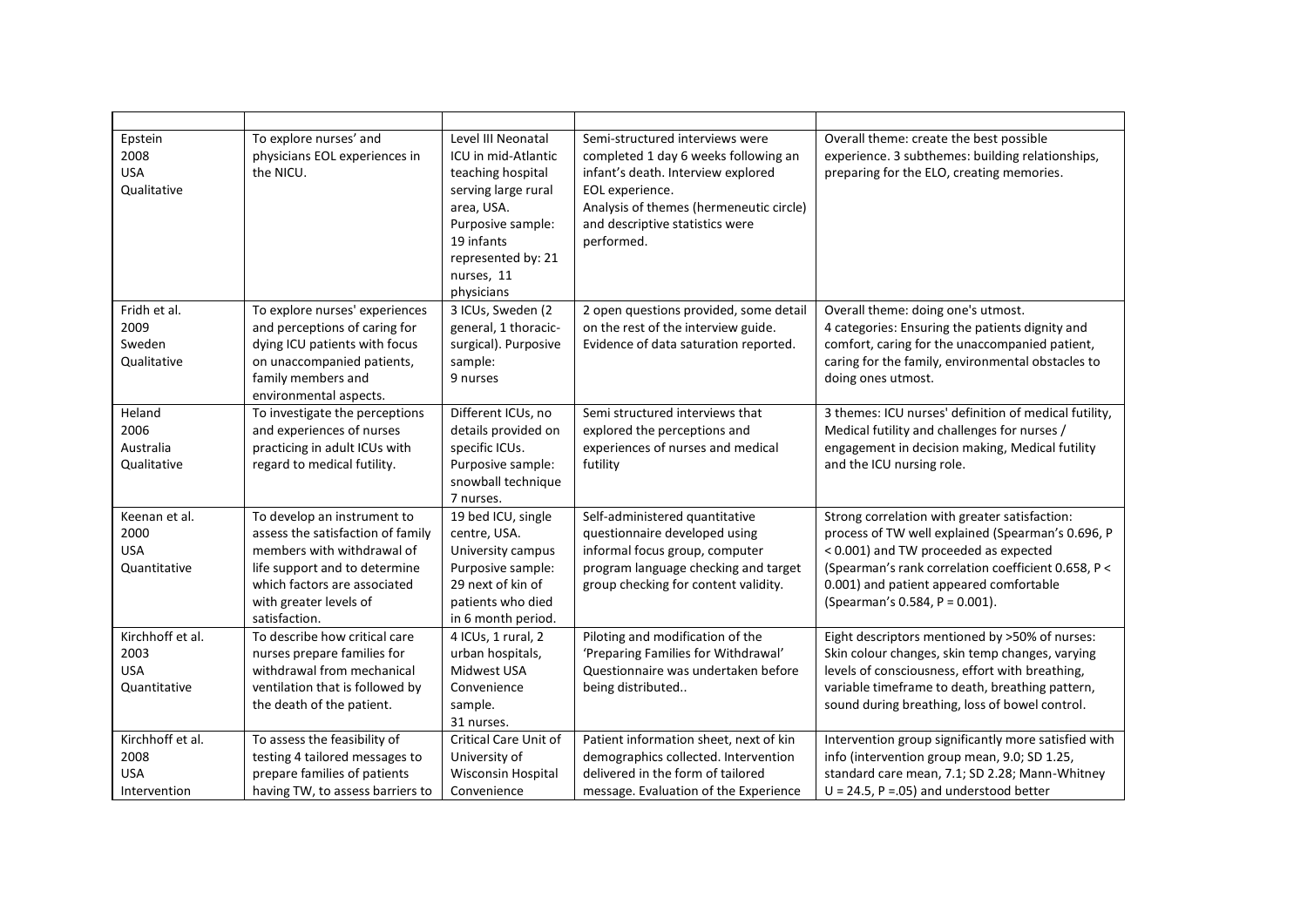|                                                     | conducting such a study, and to<br>obtain preliminary data on<br>measurable effects that could<br>be used to compare such<br>preparation with usual care.                                           | sample: Family<br>member, 10<br>intervention, 10<br>usual treatment.                                                                                                                             | of Withdrawal questionnaire and<br>Profile of Mood states-short form<br>administered via phone interview 2-4<br>weeks later.                                                   | (intervention group mean, 9.6; SD 0.52, standard<br>care mean, 8.4; SD 1.35; Mann-Whitney U = 23.00,<br>$P = 03$ ). Unsolicited comments suggest info was<br>appreciated.                                                                                                                           |
|-----------------------------------------------------|-----------------------------------------------------------------------------------------------------------------------------------------------------------------------------------------------------|--------------------------------------------------------------------------------------------------------------------------------------------------------------------------------------------------|--------------------------------------------------------------------------------------------------------------------------------------------------------------------------------|-----------------------------------------------------------------------------------------------------------------------------------------------------------------------------------------------------------------------------------------------------------------------------------------------------|
| Kompanje<br>2005<br>The Netherlands<br>Case study   | unclear - RP: describe practical<br>and ethical considerations for<br>treating the "death rattle" after<br>withdrawal of mechanical<br>ventilation                                                  | Neuro ICU<br>Case study:<br>2 patients                                                                                                                                                           | Two cases were used to explore<br>management of the death rattle.                                                                                                              | Recommendations: Scopolamine should be<br>administered early for the treatment of 'death<br>rattle' to relieve relatives of patients. This is an<br>ethical obligation.                                                                                                                             |
| Long-Sutehall et al.<br>2011<br>UK<br>Qualitative   | To illustrate how differing dying<br>trajectories impact on decision<br>-making underpinning<br>withdrawal of treatment<br>processes and what nurses do<br>to shape the withdrawal of<br>treatment. | 4 critical care units<br>ICU, CICU, NICU,<br>RHC, south of<br>England. Purposive<br>sample:<br>13 nurses.                                                                                        | Qualitative, modified grounded theory,<br>interviews 50-75 minutes utilising<br>clinical vignettes.                                                                            | Key findings: decision making the most significant<br>influence on how TW proceeded.<br>4 key dying trajectories identified.                                                                                                                                                                        |
| McHaffie<br>2001<br>UK<br>Qualitative               | Not explicit. Research<br>questions cited:<br>How willing are they (parents)<br>to take responsibility (for TW<br>decisions)? Is it too<br>burdensome? What do they<br>find helpful?                | 3 regional NICUs in<br>east of Scotland,<br>Purposive sample:<br>1 <sup>st</sup> interview: 59<br>families, 108<br>individuals.<br>2 <sup>nd</sup> interview: 50<br>families, 90<br>individuals. | In depth interviews using tools (not<br>cited which tools utilised), tape<br>recorded up to 5.25 hours.                                                                        | 9 key elements which parents find helpful:<br>Compassion alongside expertise, evidence of poor<br>prognosis, sensitive timing, according parents a<br>sense of worth and role, full frank information,<br>permission to decide to stop, active involvement in<br>dying process, funeral, follow up. |
| McMillen<br>2008<br>UK<br>Qualitative               | To explore the experiences of<br>ICU nurses in caring for patients<br>who have had their TW and to<br>answer 2 research questions:<br>what role do nurses play and<br>how does this affect them?    | 6 bedded ICU North<br>of England.<br>Purposive sample:<br>8 nurses.                                                                                                                              | Semi-structured interviews 40 min - 1<br>hour. Constructivist grounded theory<br>used to explore the experiences and<br>feelings of ICU nurses. Framework<br>analysis adopted. | 2 key themes: Nurses' role (experience counts, not<br>really a nurse's decision, planting the seed,<br>supporting the family, being a patient advocate).<br>Perceptions of TW (getting the timing right,<br>emotional labour).                                                                      |
| Pattison<br>2006<br>UK<br><b>Critical Discourse</b> | What contributes to silent /<br>dominant discourses of EOL<br>care provision and decision<br>making? How do powerful<br>groups 'control' discourses                                                 | <b>UK</b><br>4 key UK critical<br>care documents<br>since 1996.                                                                                                                                  | Critical discourse analysis. Method<br>informed by key critical discourse<br>analysis texts and those applied to<br>health.                                                    | Little clear guidance, power dynamics, difficulties<br>encountered, technological environment can be a<br>barrier.                                                                                                                                                                                  |
| Pattison et al.<br>2013<br>UK                       | To explore the meaning of EOL<br>care for critically ill cancer<br>patients, families, oncologists,                                                                                                 | Specialist critical<br>care unit. Purposive<br>sample: Physicians -                                                                                                                              | Taped interviews undertaken, example<br>questions provided. Analysed                                                                                                           | 4 main themes: dual prognostication, meaning of<br>decision making, care practices at EOL,<br>choreographing a good death.                                                                                                                                                                          |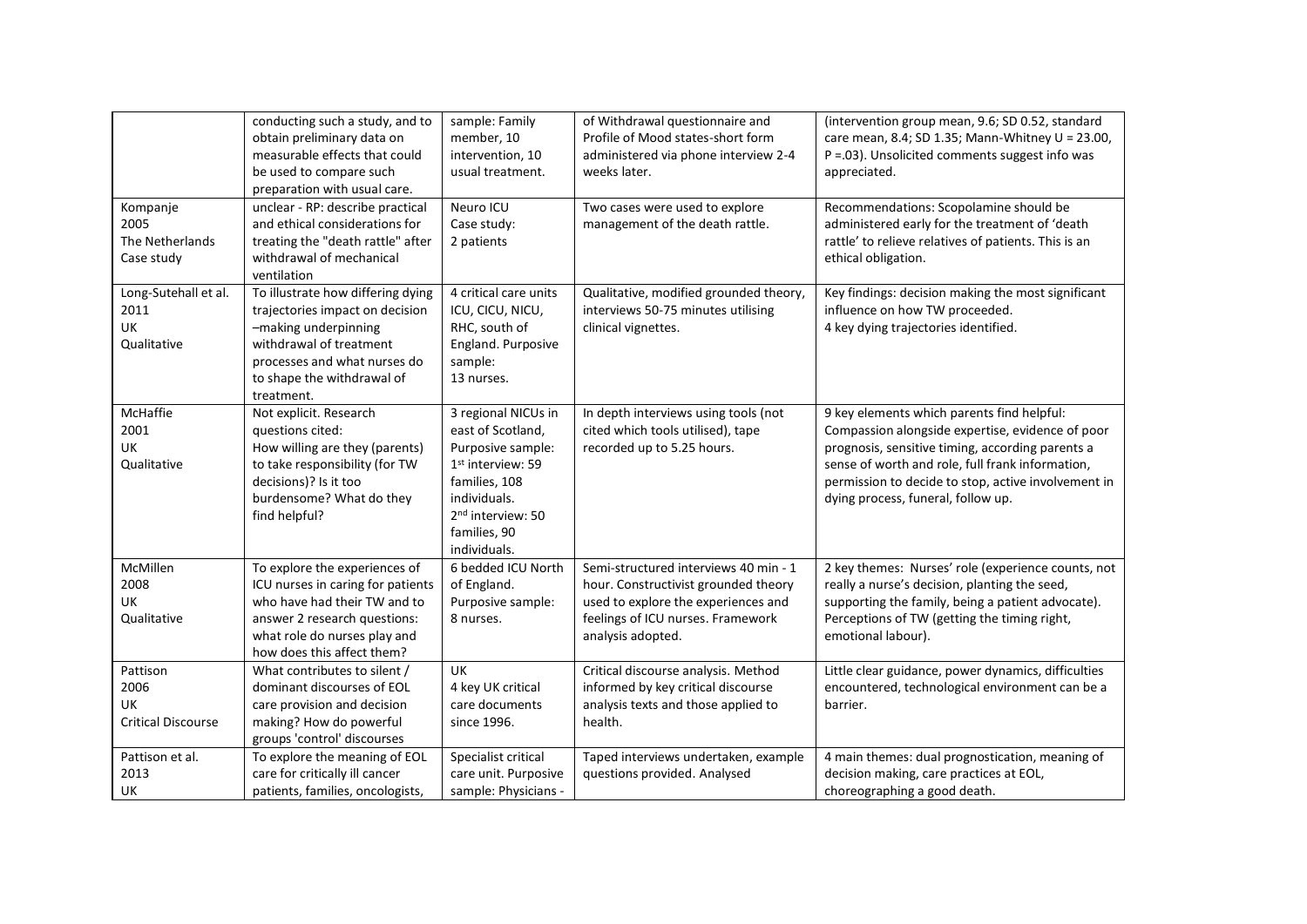| Qualitative                                                                                      | palliative care specialists,<br>critical care consultants and<br>nurses.                                                                                                                                                                                        | 11, Nurses -7,<br>Bereaved families -<br>12, Patients who<br>were expected to                                                                                                                         | conducted using Van Manen's<br>phenomenological framework.                                                                                                                                                                             | 4 core tenets for good EOL care: comfort, less<br>visible technology, privacy, dignity.                                                                                                                                                                                                                                                                   |
|--------------------------------------------------------------------------------------------------|-----------------------------------------------------------------------------------------------------------------------------------------------------------------------------------------------------------------------------------------------------------------|-------------------------------------------------------------------------------------------------------------------------------------------------------------------------------------------------------|----------------------------------------------------------------------------------------------------------------------------------------------------------------------------------------------------------------------------------------|-----------------------------------------------------------------------------------------------------------------------------------------------------------------------------------------------------------------------------------------------------------------------------------------------------------------------------------------------------------|
| Peden-McAlpine et<br>al.<br>2015<br><b>USA</b><br>Qualitative                                    | To describe the specific<br>communication practices<br>experienced ICU nurses<br>comfortable working with dying<br>patients use with families to<br>negotiate consensus on<br>withdrawal of aggressive<br>treatment and / or shift to<br>palliative care at EOL | die but survived - 7.<br>4 adult ICUs in a<br>350 bed urban<br>teaching hospital<br>(Neurological,<br>Medical,<br>Cardiovascular,<br>Cardio-thoracic<br>surgical). Purposive<br>sample:<br>19 nurses. | Unstructured interviews. One question:<br>"Tell me about stories where you were<br>able to negotiate with families and<br>physicians to get everyone on the same<br>page regarding TW".                                                | Overall plot: Constructing the story.<br>5 subplots: organising and interpreting knowledge<br>from different sources, learning who the patient is<br>as a person and aligning to medical diagnosis,<br>helping families see deterioration status of patient,<br>imagining and acting on moral possibilities for EOL<br>care, facilitating saying goodbye. |
| Psirides & Sturland<br>2009<br>New Zealand<br>Quantitative                                       | To assess methods of<br>withdrawal of active treatment<br>in intensive care patients and<br>compare surveyed practice<br>with beliefs of medical and<br>nursing staff.                                                                                          | One ICU, 14 bed,<br>tertiary-referral,<br>Feb-June 2008,<br>western, city<br>hospital Purposive<br>sample:<br>56 (11 medical, 45<br>nursing staff from<br>one ICU).                                   | Questionnaire: indicated which<br>treatment that they think should be<br>withdrawn, what should be started /<br>continued, what should be<br>documented.Retrospective medical<br>record review: 40 consecutive patients<br>who had TW. | 20% believed IV fluids should continue. 21%<br>believed ventilation should continue. 40% believed<br>ECG and SpO2 should continue.<br>Audit of records showed 95% had IV fluids<br>continuing. 100% had ventilation withdrawn.                                                                                                                            |
| Ranse et al.<br>2012<br>Australia<br>Qualitative                                                 | To explore the EOL care beliefs<br>and practices of ICU nurses.                                                                                                                                                                                                 | 14 bed ICU at<br>Australian tertiary<br>teaching hospital.<br>Convenience<br>sample: 5 nurses.                                                                                                        | Semi-structured interviews beginning<br>by asking to describe a recent or<br>significant experience of caring for an<br>adult patient at EOL following a<br>decision to withdraw treatment. Follow<br>up questions where required.     | 3 categories: Beliefs about EOL care (value of<br>participating, complexity), EOL care in ICU context<br>(emotional intensity, organisational support,<br>uncertainty and ambiguity), facilitating EOL care<br>(providing comfort care, modifying the<br>environment, facilitating family experience).                                                    |
| Rocker et al.<br>2005<br>Canada<br>Mixed methods:<br>survey and<br>retrospective chart<br>review | To describe the perspectives of<br>RNs and Respiratory therapists<br>(RTs) related to EOL care for<br>critically ill patients.                                                                                                                                  | 4 tertiary care<br>hospital ICUs, 4<br>provinces, 8-24<br>beds, occupancy 77-<br>98%, during year<br>2000. Convenience<br>sample: 96 RNs, 73<br>RTs representing 98<br>patients.                      | Research assistant abstracted data for<br>20/30 patients who died following TW<br>from each unit.<br>Self-administered questionnaire 5-<br>point ordinal scale to assess comfort<br>with 14 items.<br>Open-ended questions.            | Most comfortable with withholding CPR and<br>withdrawing life support, ventilation / O2 and<br>sedation.<br>RTs rated less favourably: quality of physician<br>explanation, availability of physician, peacefulness<br>of dying, amount of privacy.<br>Suggestions for improvements made.                                                                 |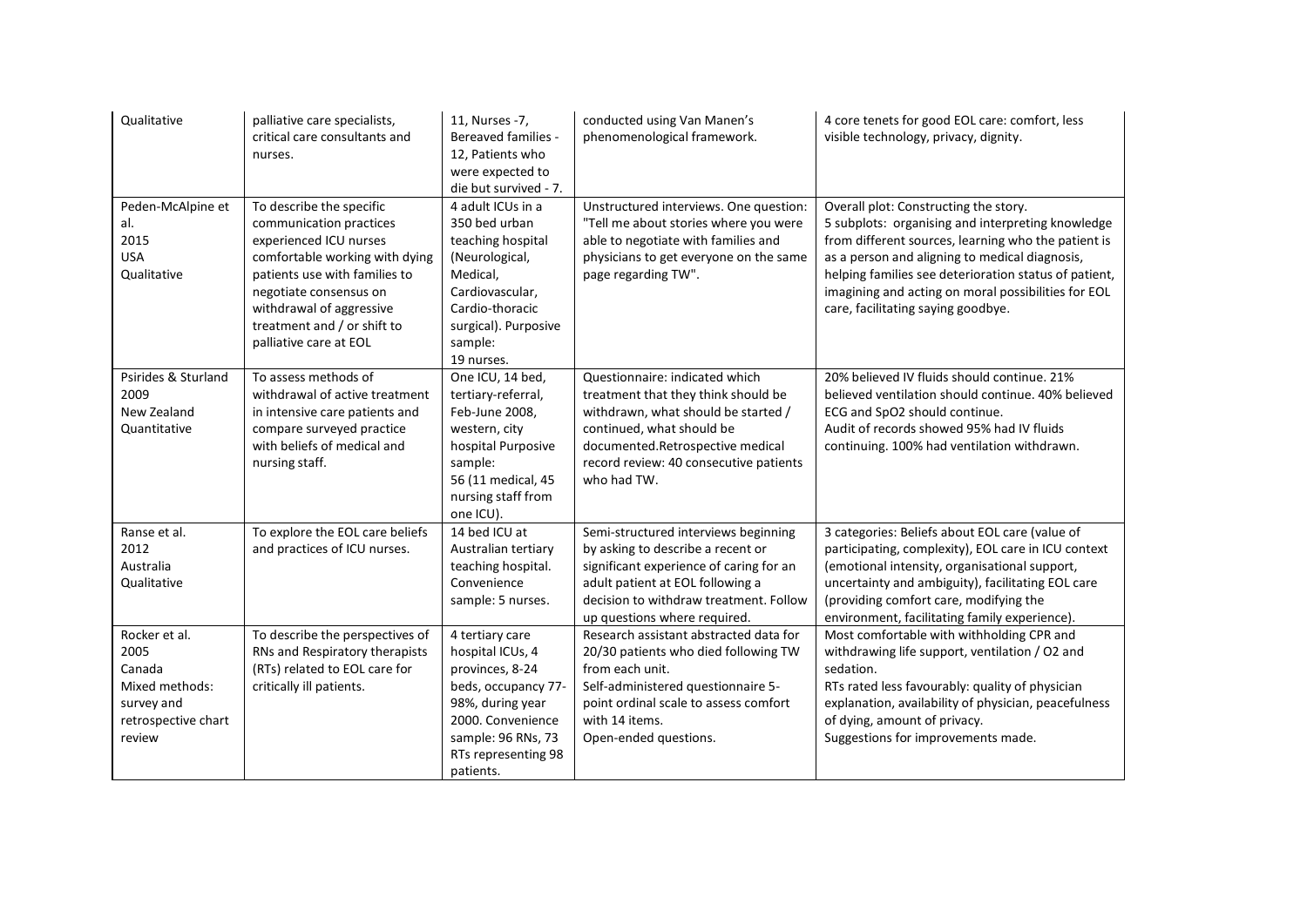| Wiegand           | To describe the interactions       | 3 adult ICUs         | Hermeneutic descriptive                 | 2 categories: Issues with healthcare providers       |
|-------------------|------------------------------------|----------------------|-----------------------------------------|------------------------------------------------------|
| 2006              | between patients' family           | Purposive sample:    | phenomenological approach.              | (bonds and consistency with staff, physician         |
| <b>USA</b>        | members, healthcare                | 56 family members    | Interviews and observations conducted   | presence, information, coordination of care, family  |
| Qualitative       | providers, and the healthcare      | representing 19      | prospectively.                          | meetings, sensitivity to time, preparing for the     |
| Phenomenological  | system during withdrawal of        | patients 11 of       |                                         | dying process)                                       |
|                   | life-sustaining treatment after a  | whom died on ICU     |                                         | Issues with healthcare system (parking, finding      |
|                   | sudden, unexpected illness or      | after having         |                                         | privacy, transfers of patients).                     |
|                   | injury.                            | treatment            |                                         |                                                      |
|                   |                                    | withdrawn.           |                                         |                                                      |
| Yeager et al.     | To provide an overview of the      | Riverside Methodist  | Wide multidisciplinary team             | Creation of Embrace Hope tool: signs, staff          |
| 2010              | specific items that made up the    | Hospital, Columbus,  | involvement using: monthly meetings.    | education, fabric envelope with intervention         |
| <b>USA</b>        | Embrace Hope intervention and      | Ohio                 |                                         | materials, checklist, symptom brochure, love locks,  |
| Intervention      | use a case study to                | Single centred site. |                                         | handprints, grief information, family note, seed     |
| description and   | demonstrate how it was             |                      |                                         | packet.                                              |
| local development | applied.                           |                      |                                         |                                                      |
| Zomorodi & Lynn   | To explore nurses' definitions     | One hospital south-  | Flyers, recruitment letters in mailbox. | 3 categories: Personal factors (moral distress, on   |
| 2010              | of quality EOL care and to         | eastern USA. Burn    | Semi-structured interviews "when you    | the job training), environmental factors, relational |
| <b>USA</b>        | identify the personal,             | unit 1, medical ICU  | think of optimum EOL care in the ICU    | factors.                                             |
| Qualitative       | environmental and relational       | 3, surgery $/$       | what comes to mind?" 45 minutes.        | 2 strategies: Coaching the physicians, taking a step |
|                   | factors that facilitate or inhibit | neurosurgery ICU 1,  |                                         | back.                                                |
|                   | the nurses' ability to provide     | cardiothoracic ICU   |                                         |                                                      |
|                   | EOL care to patients and their     | 2, coronary care     |                                         |                                                      |
|                   | families.                          | unit 2 Convenience   |                                         |                                                      |
|                   |                                    | sample: 9 nurses.    |                                         |                                                      |